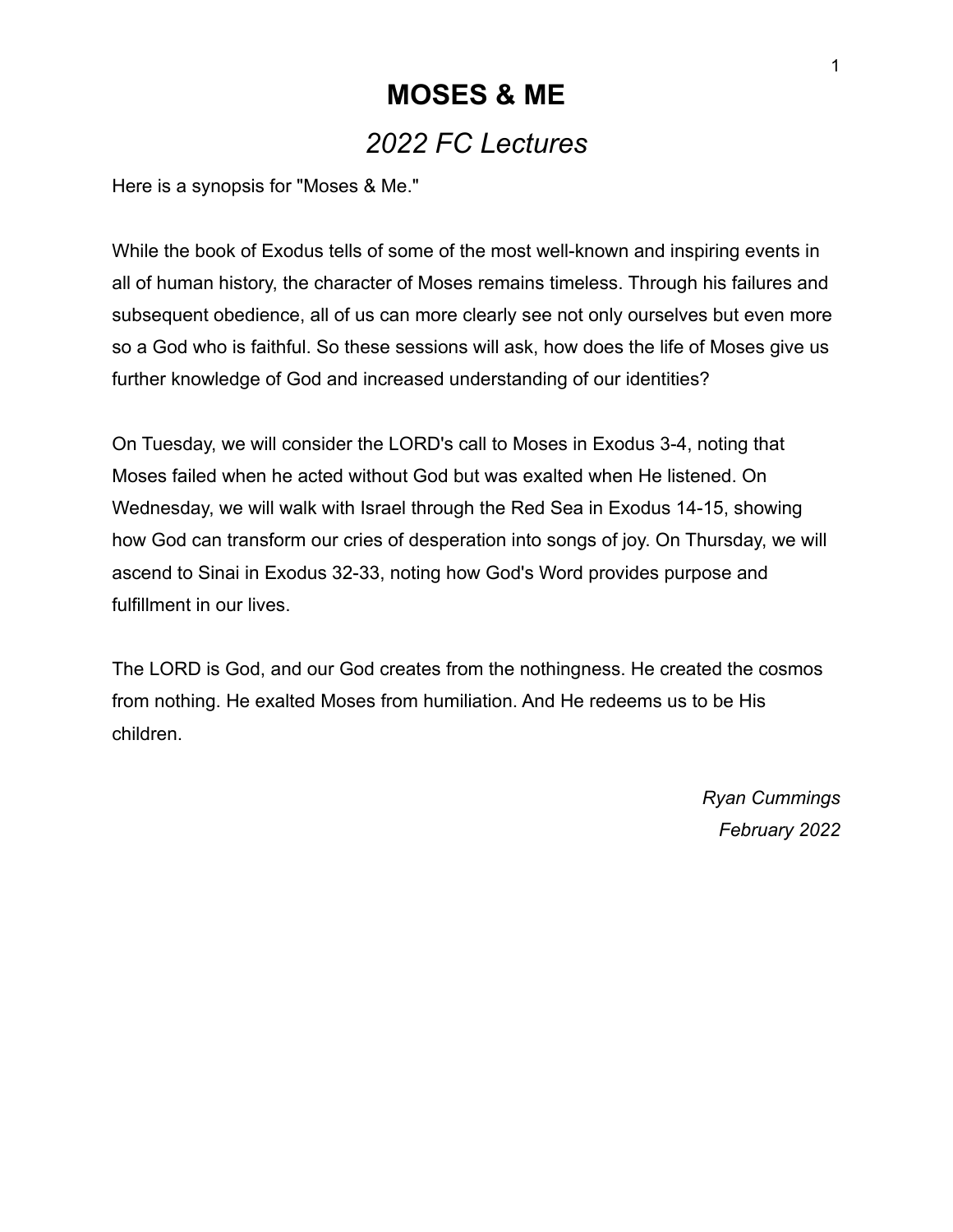#### **TUESDAY**

## *The Call of Moses (Ex. 3-4)*

Thank you, Dr. Hamilton, for the introduction and for the invitation on behalf of the Bible Department to participate in the lectureship this year. It is certainly a privilege to be asked to serve as your guide through the life of Moses this week.

The last few years, Dr. Hamilton and I have served together on the FC Indiana Camp staff, and one of the highlights of our week is our Big Event. For those of you who haven't been to camp (like I didn't as a teen), the Big Event is a night where we live out and perform some of the stories of the Bible.

This last year, as a happy coincidence, our camp theme was the book of Exodus. For the Big Event, Dr. Hamilton portrayed Moses, and I was his faithful servant Joshua. Esther is our theme this year. We haven't yet drawn sticks to decide who will be Esther and who will be Mordecai. But for the record, I do think Tom would make a lovely queen!

So, now to Moses! The Bible Department has given me an exciting yet somewhat impossible task—to relate the story of one of the most interesting human beings in history to you and your lives over the course of three days. Not even at my fastest speaking rate would I be able to tell you all we know about Moses over the course of three lectures. But this seemingly difficult task was made possible to me through another camp staff member.

As the Indiana camp committee was discussing what our camp theme about Moses should specifically entail, Briley Hancock directed us to two verses in the book of Exodus that truly summarize both the life of Moses and the story of the book of Exodus. So here is where I plan to take us this morning. First, I would like to guide us through these two verses that speak to the life and legacy of Moses. Second, in light of these verses, we will consider in fresh light Moses' mistake and God's solution in the first four chapters of Exodus. And then we will close by asking how the story of Moses should write the story of our lives. So let's open the Scriptures together to Exodus chapter 3.

In Exodus 3, we follow Moses to meet God in the burning bush at Sinai. And when God meets people at a mountain, you know something marvelous is about to happen. In the first ten verses of this chapter, God calls to Moses from the burning bush, announcing His plan to deliver His chosen people from Egyptian bondage by the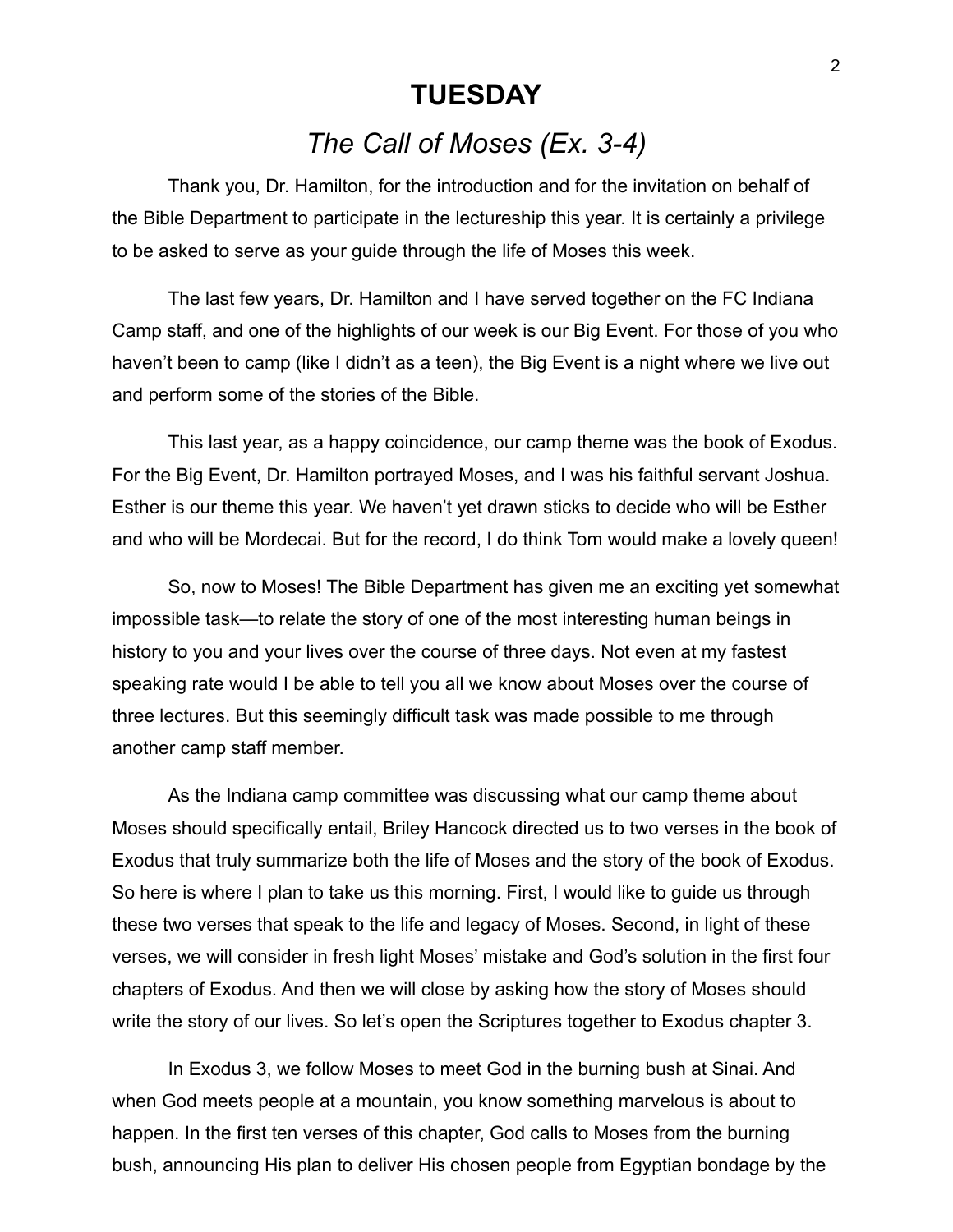hand of Moses. To say that this is a shock to Moses is an understatement. Forty years prior, he had left Egypt, rejecting his royal family and rejected by his blood relatives, the children of Israel. And he had spent these last four decades not preparing for a great military march against Egypt but as a shepherd in Midian.

Let me offer this as a quick, helpful reference. The life of Moses can be broken down into three periods of 40 years. From birth to 40, he lived In Egypt. From 40 to 80, he was in Midian. And at age 80, God spoke to him from the burning bush. And then he dies in the wilderness at 120.

So here we have an 80-year-old outcast shepherd being spoken to by the LORD from a burning bush on a mountain. Happens every day, right? Well, God has spoken, and He has announced His plan to use Moses as a chosen instrument of deliverance. Notice just verse 10 of chapter 3:

The LORD said, "Come, I will send you to Pharaoh, that you may bring my people, the children of Israel, out of Egypt." But Moses said to God, "Who am I, that I should go to Pharaoh and bring the children of Israel out of Egypt?" The LORD said, "But I will be with you, and this shall be the sign for you, that I have sent you: when you have brought the people out of Egypt, you shall serve God on this mountain."<sup>1</sup>

So the LORD announced His plan and His purpose for Moses. And how did Moses respond? "Who am I"? Let's dwell on this question for a moment. After having spent 40 years in the wilderness of Midian shepherding his flock and raising his family, Moses sees himself as a nobody and cannot understand why God would choose him to deliver His people. "Who am I"?<sup>2</sup>

But did you notice the LORD's response?

Verse 12: God said, "But I will be with you."

Strange, isn't it? In asking who he was or why God had chosen him to lead, the LORD responded not with a commendation of the qualifications of Moses but with the simple, powerful promise, "I will be with you."

<sup>1</sup> All quotations come from ESV. (2011). *English Standard Version*. Wheaton, IL: Crossway Bibles.

 $2$  All images are in the public domain, through Wikimedia Commons, Unsplash, or Infogram.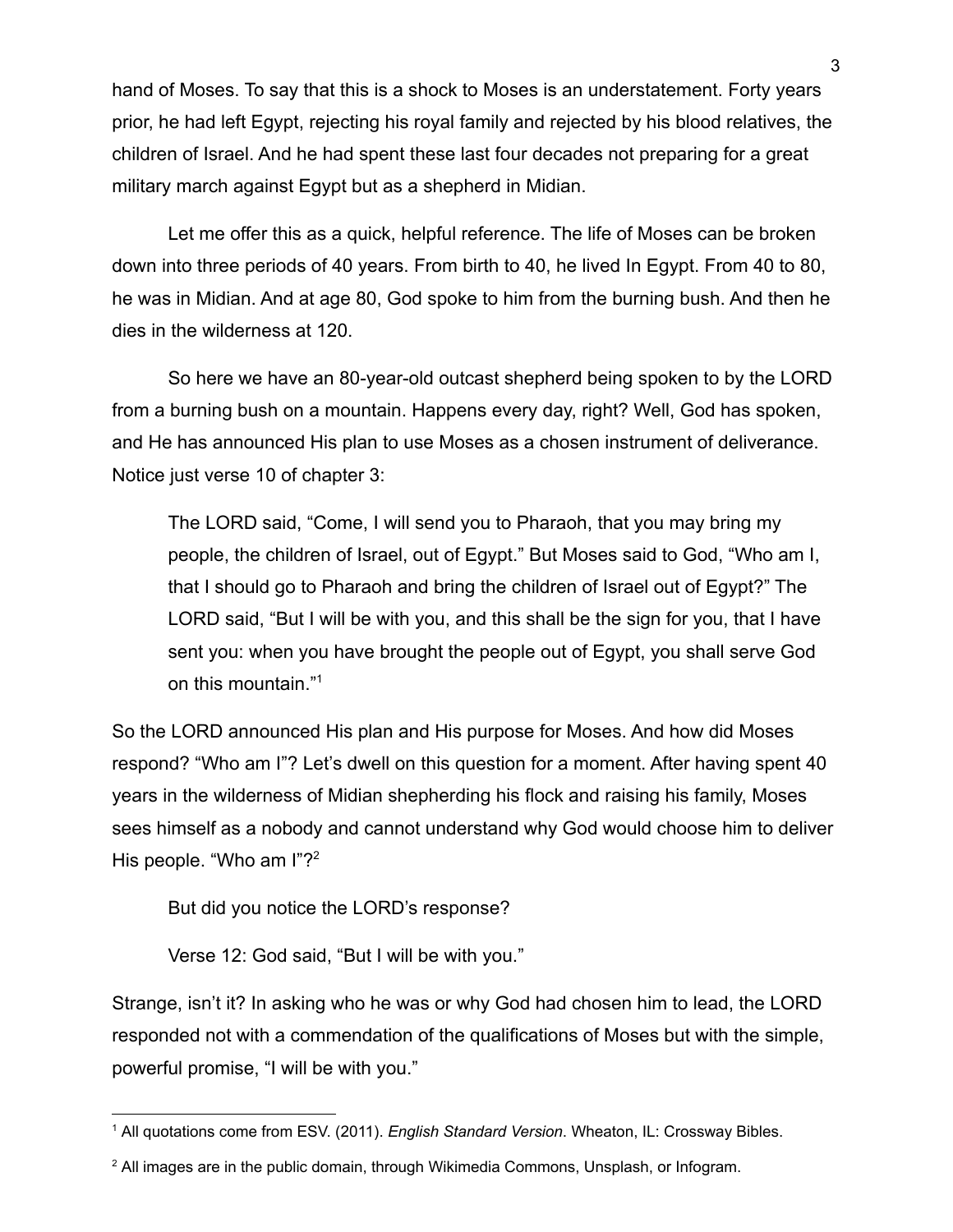This was the verse that Briley Hancock directed our camp committee's attention to in choosing a theme for our camp week, and I would like to suggest to you this week that the entirety of the story of Moses is contained with this question and its answer. That is, Moses' question of "Who am I" is overwhelmed by who God is. And this is the key to understanding the life of Moses. To know Moses, we must focus not on his life but on the life of God. To understand Moses, we must look not at his works but the might of God. And likewise to understand who I am, my attention must not be turned inward but above. But more on this later.

How did Moses arrive at this state of nothingness? For this, we need to go back to the first two chapters of Exodus. The first six verses of the book recount how Israel came to dwell in Egypt, briefly reminding the reader of the final events in the book of Genesis. Let's note verses 6 and 7 of chapter 1.

Then Joseph died, and all his brothers and all the generation. But the people of Israel were fruitful and increased greatly; they multiplied and grew exceedingly strong, so that the land was filled with them.

From a historical perspective, we indeed are reminded of Jacob, Joseph, and the rest of his brothers. Moses did write both Genesis and Exodus, of course. This is going to become important in a moment.

Beyond the historical perspective, notice the literary connection between Genesis and Exodus formed in Exodus 1:7. Israel was (listen closely) "fruitful and multiplied." This, of course, is taking us back to God's original command to Adam and Eve in Genesis 1:28 to be fruitful and multiply. The Bible is filled with these hyperlinks and connections; New Testament scholar Richard Hays calls this *intertextuality*, which is a scholarly but helpful term to describe when one text is connected to another.<sup>3</sup> But why is Moses wanting us to hear this intertextuality between Genesis 1 and Exodus 1? Sure, it's interesting! But what purpose does it serve to the narrative? Let's continue into verses 8-14:

Now there arose a new king over Egypt, who did not know Joseph. And he said to his people, "Behold, the people of Israel are too many and too mighty for us. Come, let us deal shrewdly with them, lest they multiply, and if war breaks out,

<sup>3</sup> Hays, R. B. (1989). Echoes of Scripture in the Letters of Paul. Yale University Press.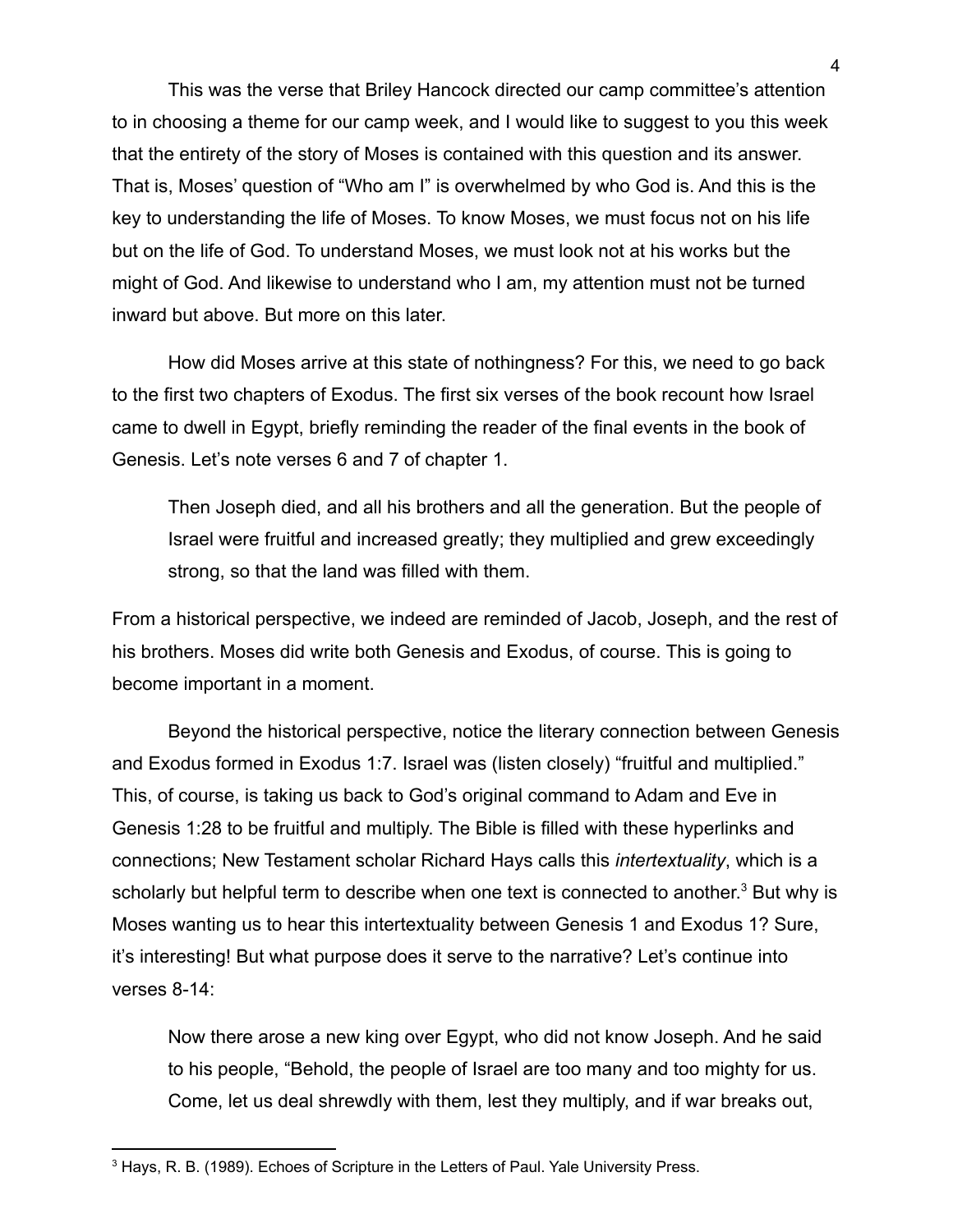they join our enemies and fight against us and escape from the land." Therefore, they set taskmasters over them to afflict them with heavy burdens. They built for Pharaoh store cities, Pithom and Raamses. But the more they were oppressed, the more they multiplied and the more they spread abroad. And the Egyptians were in dread of the people of Israel. So they ruthlessly made the people of Israel work as slaves and made their lives bitter with hard service, in mortar and brick, and in all knids of work in the field. In all their work they ruthlessly made them work as slaves.

The plot thickens. Israel is in the land, fruitful and multiplying. Yet an adversary arises against them. Pharaoh (and listen closely) dealt shrewdly—or wisely, or craftily—against Israel. Again, clear intertextuality. Who is Moses wanting us to be reminded of in his description of Pharaoh? The serpent in Genesis 3. Notice the various hints at intertextuality in verses 8-14. First, Pharaoh is described as wise. Second, his desire is the oppression of God's people. Third, looking at 1:13, Pharaoh wants to enslave these people. Fourth, like Adam, Israel is cursed to work bitterly from the ground in 1:14.

And there are other recognitions of the connection between Pharaoh and the serpent in Genesis 3. Later Scriptures will liken the Exodus to the defeat of the sea serpent (see especially Psalm 74:14 and Isaiah 51:9). Likewise, the Nile's shape is like that of a serpent. Egypt generally and Pharaoh more specifically are calling our ears back to the serpent in Genesis 3.

And in this light, the intertextuality between Genesis 1-3 and Exodus is not only interesting to see but more importantly meaningful to our interpretation of the Exodus narrative. Exodus is continuing the human drama set forth in Genesis. But let us remember how Genesis 3 ends. Woman is cursed. Man is cursed. We are promised conflict from the Adversary. And God exiles humanity from the garden. And we are about to see this cycle repeat itself.<sup>4</sup>

Amidst this dark drama of Israel's enslavement, the first two chapters of Exodus offer two glimmers of hope. First, we are introduced to Shiphrah and Puah, the two Hebrew midwives who saved the male children from the belly of the Serpent.

<sup>4</sup> For further connections between Eden and Exodus, see especially Currid, J. D. (2000). *Exodus, Volume 1 (Chapters 1-18)*. Evangelical Press, 14-17.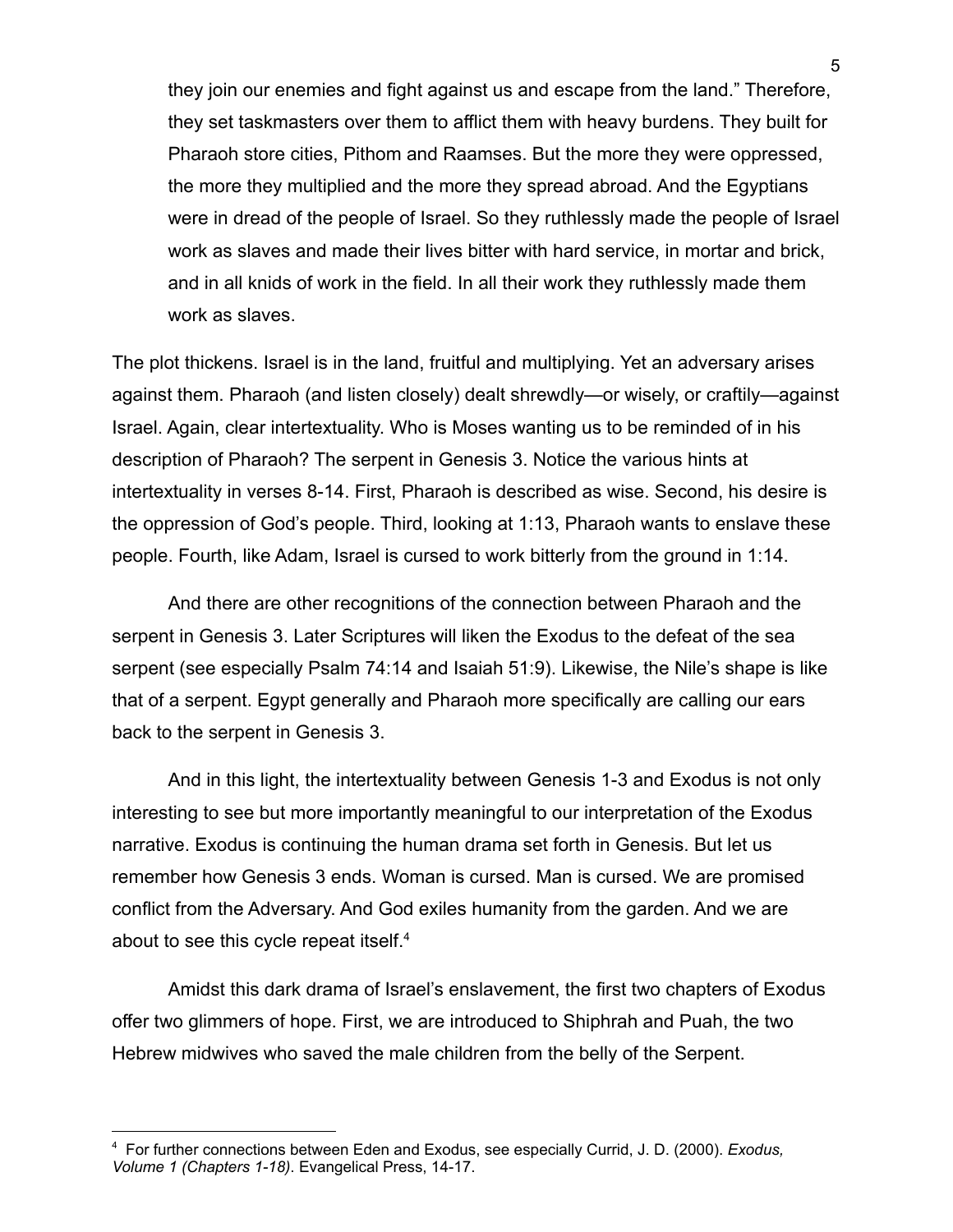The second shimmer of hope comes in Exodus 2. Time doesn't allow us to work through the first ten verses of Exodus 2 in detail, but let me summarize. Pharaoh had called for the death of all male Israelites, yet a Levite woman named Jochebed gave birth to a son. After three months, she hid her son in a basket made of reeds, overlaid with pitch. Now, this is too fascinating not to mention. The Hebrew word *basket* in Exodus 2:3 is the same word translated as *ark* in Genesis 6 to refer to Noah's basket, which was also overlaid with pitch. As in the dark days of Noah, so in the days of Jochebed. The serpent is oppressing, yet God (in His own mysterious, often unrecognized ways) is at work redeeming. Jochebed then arranges for her son to be adopted into Pharaoh's house, not only saving his life but also preparing the future deliverer of Israel for his God-given purpose. And this baby, of course, was Moses. So with the narrative context set, let's read about Moses. Exodus 2:11-15:

One day, when Moses had grown up, he went out to his people and looked on their burdens, and he saw an Egyptian beating a Hebrew, one of *his* people. He looked this way and that, and seeing no one, he struck down the Egyptian and hid him in the sand. When he went out the next day, behold, two Hebrews were struggling together. And he said to the man the wrong, "Why do you strike your companion?" He answered, "Who made you a prince and a judge over us? Do you mean to kill me as you killed the Egyptian?" Then Moses was afraid, and thought, "Surely the thing is known." When Pharaoh heard of it, he sought to kill Moses. But Moses fled from Pharaoh and stayed in the land of Midian. And he sat down by a well.

Well, that's about as much of a narrative disappointment as *Harry Potter and the Cursed Child*! Let us remember that Moses was the one who wrote this. And how did Moses introduce himself into the narrative? With a call of God's creative voice like Adam? With a great call from heaven like Abraham? No, with an epic failure.

There are many mysteries to the life of Moses that remain unanswered, but I would like to ask, why did Moses fail here? He had been raised under Pharaoh and would have received the best education in the world. Yet his actions here (at age 40, so he's no child) are foolish. Why did he fail? Well, I think that both Stephen's speech in Acts 7 and connections with Adam in Genesis 3 are helpful to think through this. First, let's note Stephen's commentary on this story in Acts 7. Acts 7:23-25: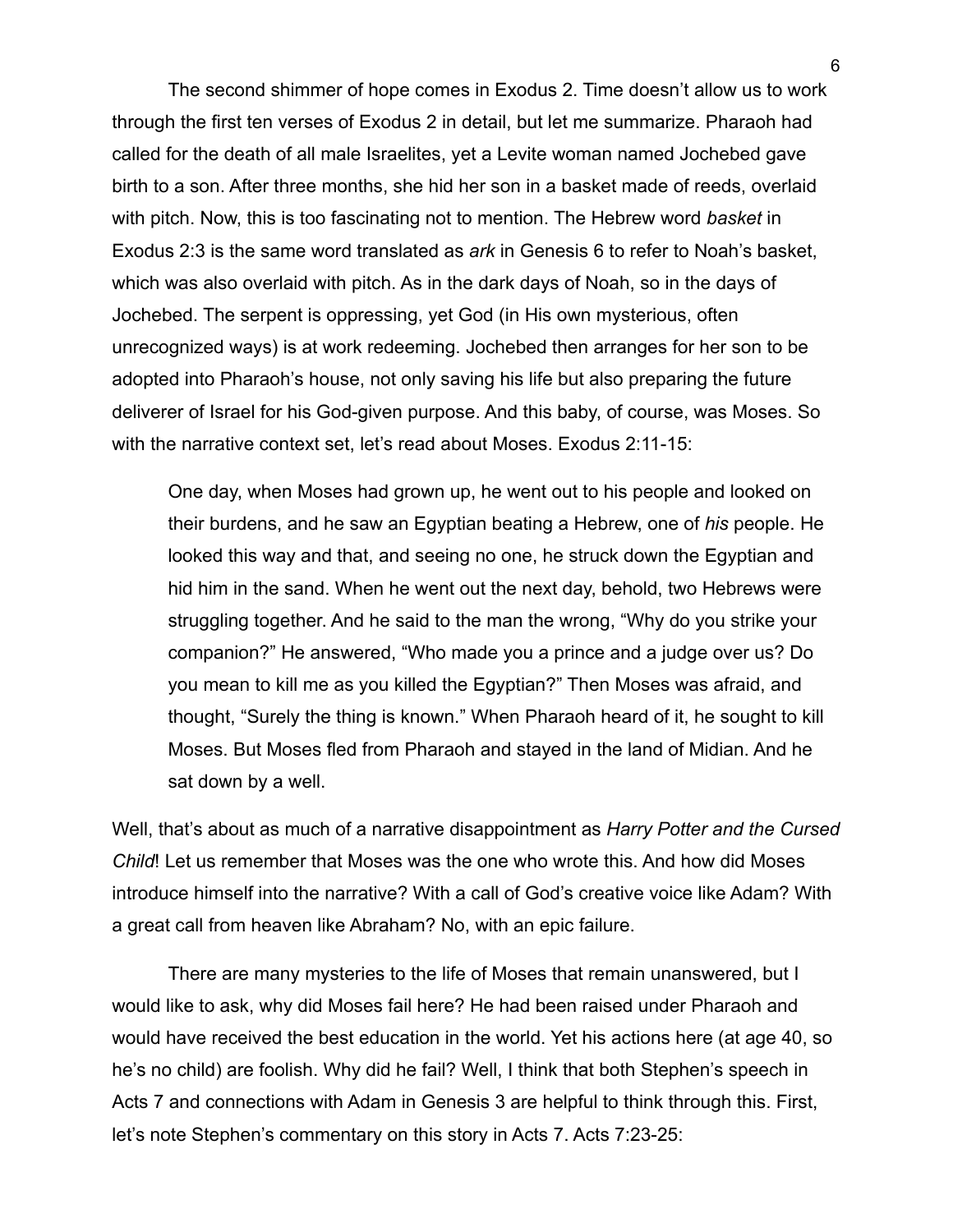When Moses was forty years old, it came into his heart to visit his brothers, the children of Israel. And seeing one of them being wronged, he defended the oppressed man and avenged him by striking down the Egyptian. He supposed that his brothers would understand that God was giving them salvation by his hand, but they did not understand.

A few observants. First, Moses (from Stephen's perspective, which I think we should take as accurate) seems to have good intentions. Rather than staying in the comforts of Pharaoh's house (using the words of Hebrews 11), he visited his brothers, who were slaves. Likewise, Moses was the original social justice warrior! He is defending the oppressed! But notice his failure. He acted based on what had come into his own heart. And he sought to bring about Israel's salvation not by God's Word but by his.

Reading Moses' failure in light of Genesis 3 also supports this conclusion. In Genesis 2, God had spoken to Adam about the tree of knowledge of good and evil, and they should have listened to the voice of the Lord. Instead, they saw that the tree was desirable, ate, and their eyes were opened. Twice in Exodus 2:12, Moses emphasizes that he acted by his sight—he looked and saw. Instead, he should have awaited instruction from the voice of the LORD. As in the days of the judges, God's people enter trouble when we do what is right in our own sight. So the story of Genesis 3 is continuing! The serpent deceived Adam and Eve through their eyes, and Moses fell into the same trap. And much like Adam and Eve, Moses is then exiled. Yet after Moses' failure and 40 years in Midian paying the price for his mistake, this remarkable statement of hope comes in 2:23-25:

During those many days the king of Egypt died, and the people of Israel groaned because of their slavery and cried out for help. Their cry for rescue from slavery came up to God. And God heard their groaning. And God remembered his covenant with Abraham, with Isaac, and with Jacob. God saw the people of Israel—and God knew.

Just when everything appears hopeless, four simple statements speak of a profound, hope-giving truth. God heard. God remembered. God saw. And God knew. Even in His supposed absence, God was present. For 400 years of Egyptian slavery, Israel didn't

7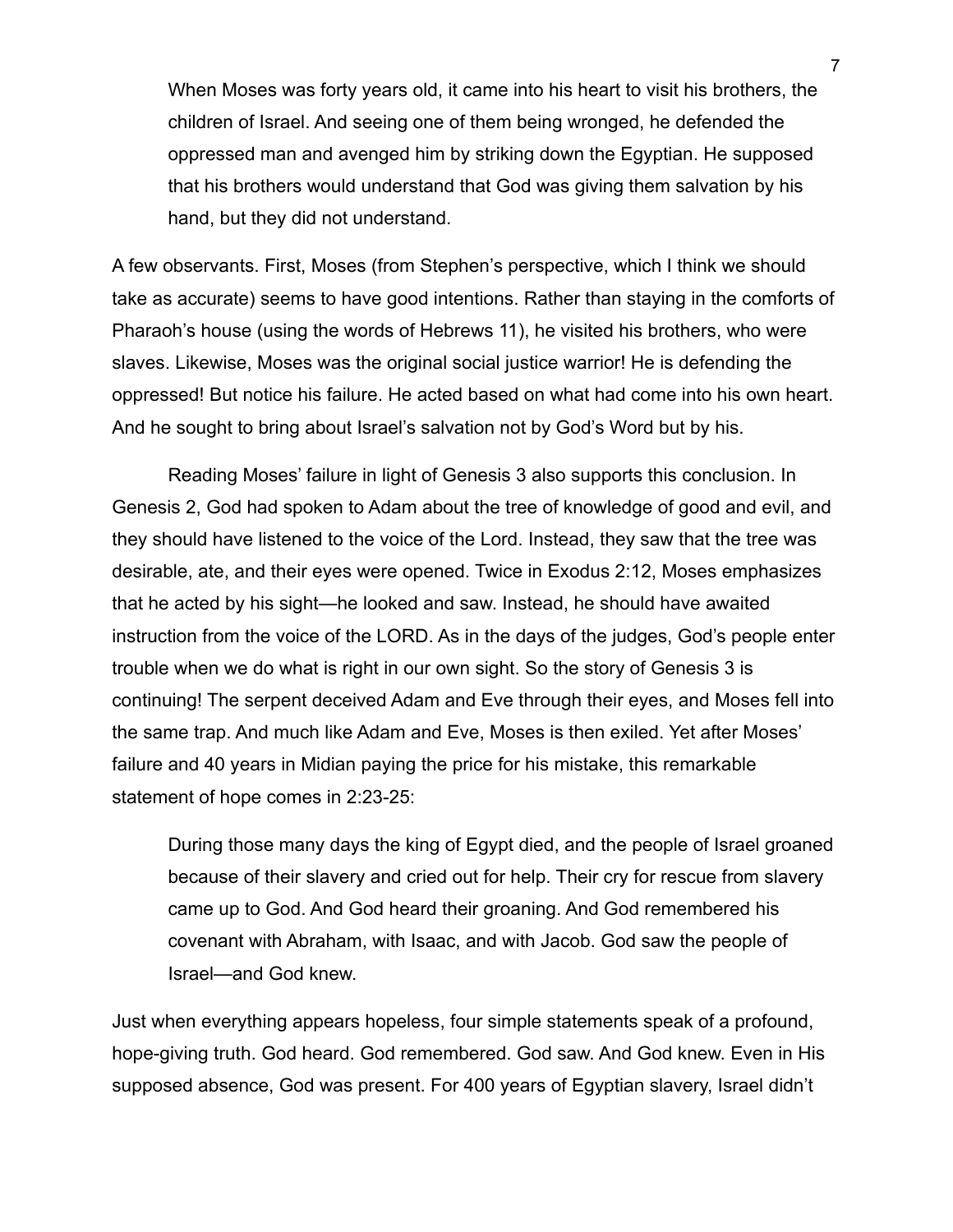hear God. But God heard Israel. For 40 years in Midian, Moses didn't hear God. But God remembered Moses. God is on the move!<sup>5</sup>

So now we return to chapter 3. But before journeying back to Sinai, let us note where we are. As Moses comes to Sinai, Israel remains enslaved to Pharaoh, who at this point seems to be triumphing over the LORD by holding His people in bondage. Moses has spent 40 years in the wilderness of Midian, an exile from God and his people. Yet when on one was expecting, a bush caught fire in the wilderness. Exodus 3:1

Now Moses was keeping the flock of his father-in-law, Jethro, the priest of Midian, and he led his flock to the west side of the wilderness and came to Horeb, the mountain of God. And the angel of the LORD appeared to him in a flame of fire out of the midst of a bush. He looked, and behold, the bush was burning, yet it was not consumed. And Moses said, "I will turn aside to see this great sight, why the bush is not burned."

Before continuing in the narrative, listen carefully. Moses turned to *see*. The last time Moses acted by his sight, he was exiled 40 years in the wilderness, of course a foreshadow of Israel's future in Numbers. But this time, his sight is overwhelmed by the Word of God. Verse 4:

When the LORD saw that he turned aside to see, God called to him out of the bush, "Moses! Moses!" And he said, "Here I am." Then God said, "Do not come near; take your sandals off your feet, for the place on which you are standing is holy ground." And the LORD said, "I am the God of your father, the God of Abraham, the God of Isaac, and the God of Jacob." And Moses hid his face, for he was afraid to look at God.

Only when his sight was overwhelmed would Moses listen. God had heard the cries of the people, and it was time for Moses to listen to the call of God. Verse 7:

Then the LORD said, "I have surely seen the affliction of my people who are in Egypt and have heard their cry because of their taskmasters. I know their sufferings, and I have come down to deliver them out of the hand of the Egyptians and to bring them up out of the land to a good and broad land, a land

<sup>5</sup> The ages of Moses are found in Ex. 7:7; Deut. 34:7; & Acts 7:23, 30.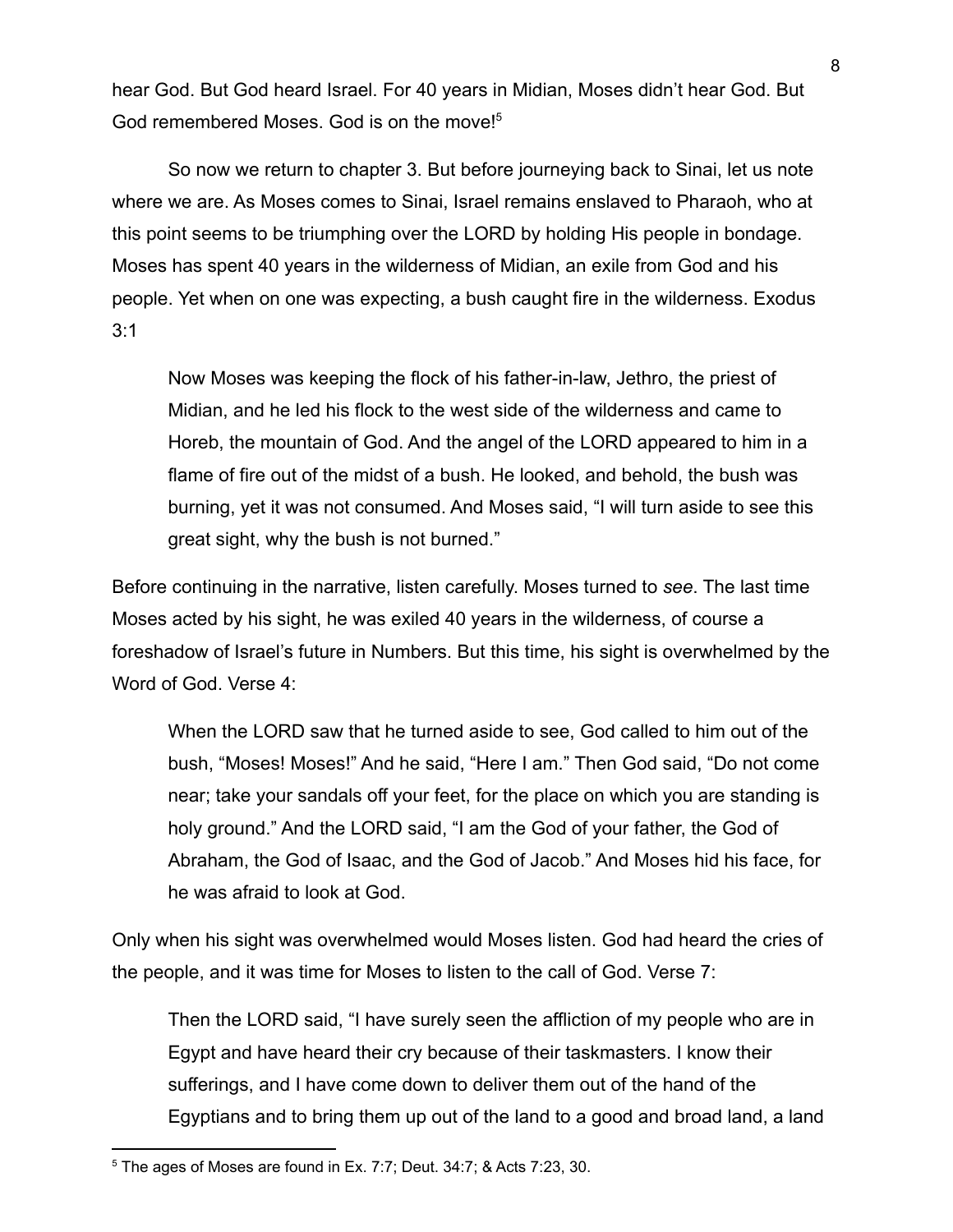flowing with milk and honey, to the place of the Canaanites, the Hittites, the Amorites, the Perizzites, the Hivites, and the Jebusites. And now, behold, the cry of the people of Israel has come to me, and I have seen the oppression with which the Egyptians oppress them. Come, I will send you to Pharaoh, that you may bring my people, the children of Israel, out of Egypt." But Moses said to God, "Who am I that I should go to Pharaoh and bring the children of Israel out of Egypt?" He said, "But I will be with you, and this shall be the sign for you, that I have seen you: when you have brought the people out of Egypt, you shall serve God on this mountain."

Who am I?, Moses inquires. If God were to have answered this honestly, perhaps He would have responded,

*You are a nobody. It is a sheer miracle that you are alive at all because most of the other male Israelites your age were killed. But you spent your first three months of life hidden and then was put in a basket. After leaving the basket, you were raised in a cushy little life amidst the oppressors of your family. And rather than acting wisely, you tried to make yourself the deliverer of My people.And they rejected you. And you have spent the last 40 years herding sheep in the wilderness, surrounded by not just your family but your six sisters-in-law. Wheh! And (at this point, I'm going to give a very brief synopsis of the rest of chapters 3 and 4), you're about to question me four more times, tell a half-truth to your gracious father-in-law, and your unfaithfulness is going to require your wife to circumcise your sons. So in short, Moses, you are a nobody. 6*

But that is not God's response. Instead, Moses asks, "Who am I?" God responds, "I will be with you." I will be with you. Moses' nothingness was answered by God's presence. Moses's failure was made right by God's call. Moses' identity was not based on who He was but on who God is. God called to Moses.

So having listened to the first part of the story of Moses—more accurately, the story of God—let us ask, how should the life of Moses shape our lives? If we are to live out the Scriptures, what should our script be? Well, the same God who called to Moses calls to us. Let's consider the promise of God's call.

 $6$  For an insightful take on these doubts, see Caldwell, Grant B. (1978). Moses: The faithful leader of God's people. *Florida College Annual Lectures.* Temple Terrace, FL: FC, 22-23.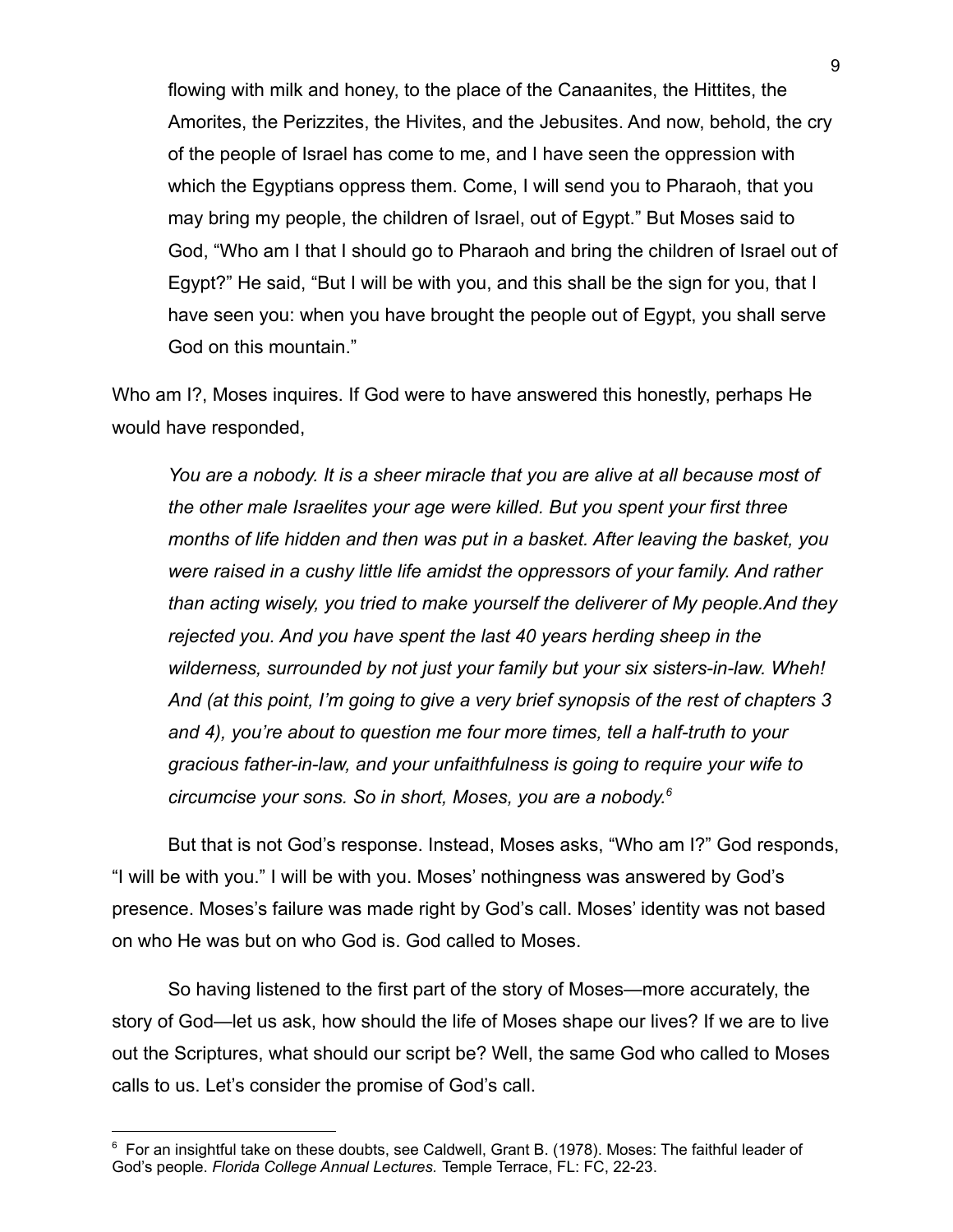In Romans 4, the apostle Paul is expounding on the promise God made to Abraham, and amidst this discussion, let's note the words of Paul in verse 17:

...as it is written, "I have made you the father of many nations" — in the presence of the God in whom he believed, who gives life to the dead and calls into existence the things that do not exist.

The call of God is far more than the summons of God. Rather, when God calls, God creates. God called to Abraham and Sarah, creating a great family from their barrenness. God called to Moses, creating Israel's deliverer from his failures. Moses asked, "Who am I?" God said, "I will be with you." And let us note, *God creates from the nothingness.<sup>7</sup>*

Let us consider God's call into the nothingness in two areas of life, first as it applies to God's call from His crucified Son and second as it relates to our social identities.

First, God called to Moses from a burning bush at Sinai, which symbolizes the suffering of Israel.<sup>8</sup> And God calls to us through another tree—a tree bearing the Son of God who has entered into the suffering of Adam's race. And who does our Father call to Him through His Son? The nobodies. The nothings. The failures. He calls you and me.

I waited until I was 17 to be baptized because I was convinced that I had to be perfect before responding to the call of God. Yet through the patience instruction of Todd Chandler, I learned that my perfection was not a precondition of salvation. Far from it! My supposed perfection would nullify the need for God's grace. In Romans 5:6, Paul writes:

For while we were still weak, at the right time Christ died for the ungodly.

God created the cosmos from nothing. God called to Moses from his nothingness—not during his success but into his failure. And God calls to us not when we are perfect but when we are ungodly. God creates from the nothingness!

 $<sup>7</sup>$  Much of my presentation concerning the creative power of the Word of God is inspired by Rutledge,</sup> Fleming (2015). *The Crucifixion: Understanding the Death of Jesus Christ*. Eerdmans, 333-36.

<sup>8</sup> For an explanation between the burning bush and the cross, listen to Ralph Walker's sermon, *Seeing Jesus in the Burning Bush* (August 1, 2021), *hendersonblvd.com.*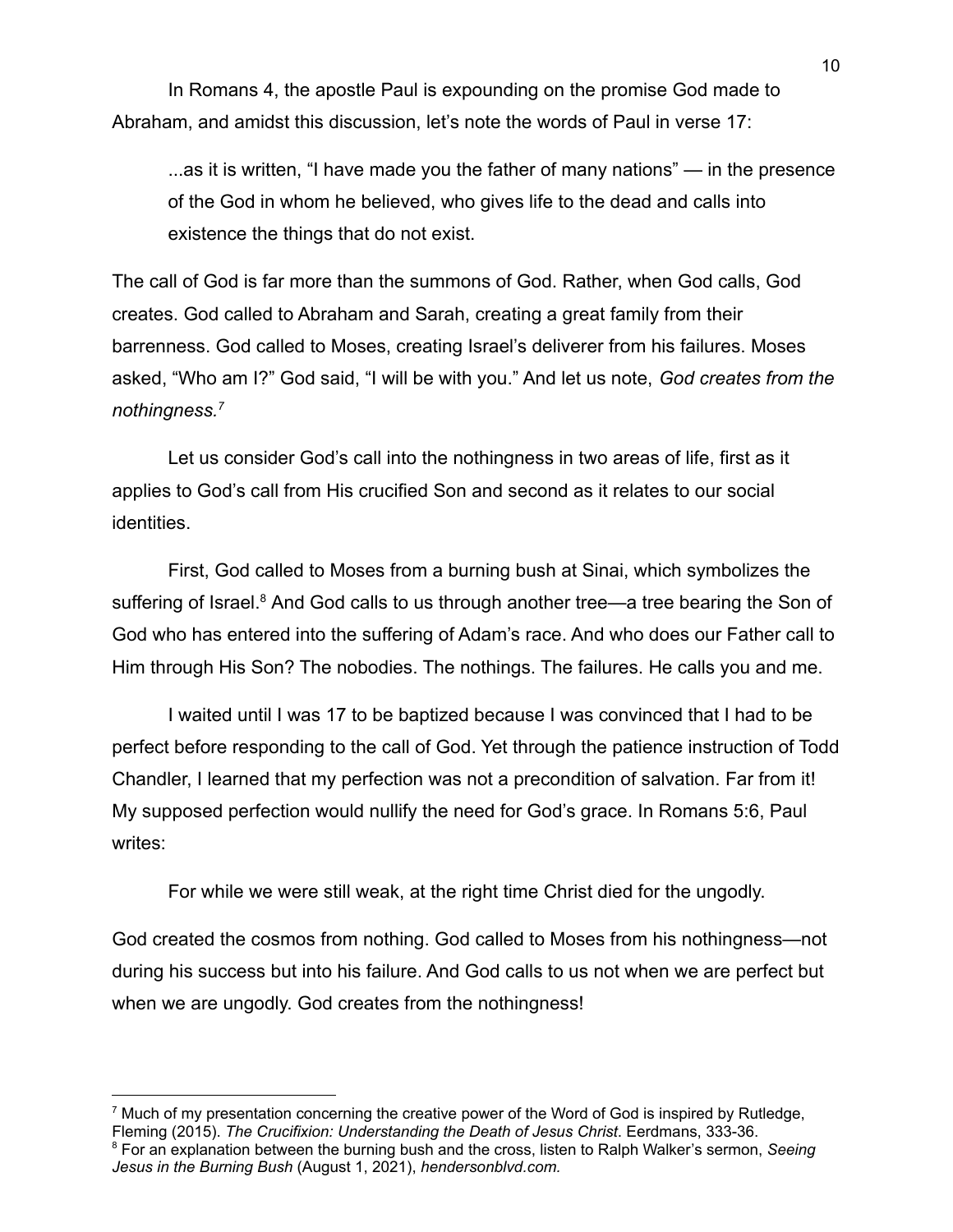A second consideration of the promise of God's call. You are at the stage of life where your identity is continually being shaped and molded. And that means, quite candidly, that being a teenager is confusing! Psychologist Erik Erikson proposed eight different stages of psychosocial development throughout life, connecting a particular psychosocial challenge to each stage.<sup>9</sup> I won't go into detail as you'll learn all about this in Dr. Dickey's psychology course. But as an example, Erikson proposes that for my twin boys who are two, the main challenge is autonomy versus self-doubt, meaning that they are continually challenged by whether they can do something by themselves or must ask for help. And from opening doors to changing clothes to refilling drinks, this is certainly true.

But the psychosocial challenges of my two-year-olds are different from yours. For the teen years, Erikson proposes that the main dilemma concerns identity vs. role confusion, meaning that there is a challenge to figure out who you are as an individual versus who you are in your social roles. Erikson supposedly coined the phrase "identity crisis" to describe this phase of life. As teenagers, you are continually asking who you are and where you belong. Are you an athlete or an academic? Do you fit in with the cool crowd or the outsiders? Do you belong in FFA or Beta Club? And these are daunting questions to ask even without consideration of finding a significant other who you feel accepted by. From Erickson's theory then, the worst experience for a pre-teen is embarrassment whereas the worst experience for a teenager is exclusion.

A word of encouragement and then a word of exhortation. First, identity confusion does decrease after your teenage years. The thought that consumes nearly every teenager is how they look to others, especially their peers. This all-consuming question will not go away but will decrease. So know that this is the struggle of the teenage years.<sup>10</sup>

Now for an exhortation. Do not shape your identity by looking at those around you but by listening to the promises of God and God's people. God says that you are loved. God says that you are an heir. God says that you are His chosen child. God says that you are worth redeeming. God says that you are worth His Son dying for.

<sup>9</sup> Erikson, E. (1950/1963). Childhood and society (2nd ed.). New York, NY: W. W. Norton.

<sup>10</sup> Rosner, B. S. (2017). *Known by God: A biblical theology of personal identity*. Zondervan Academic.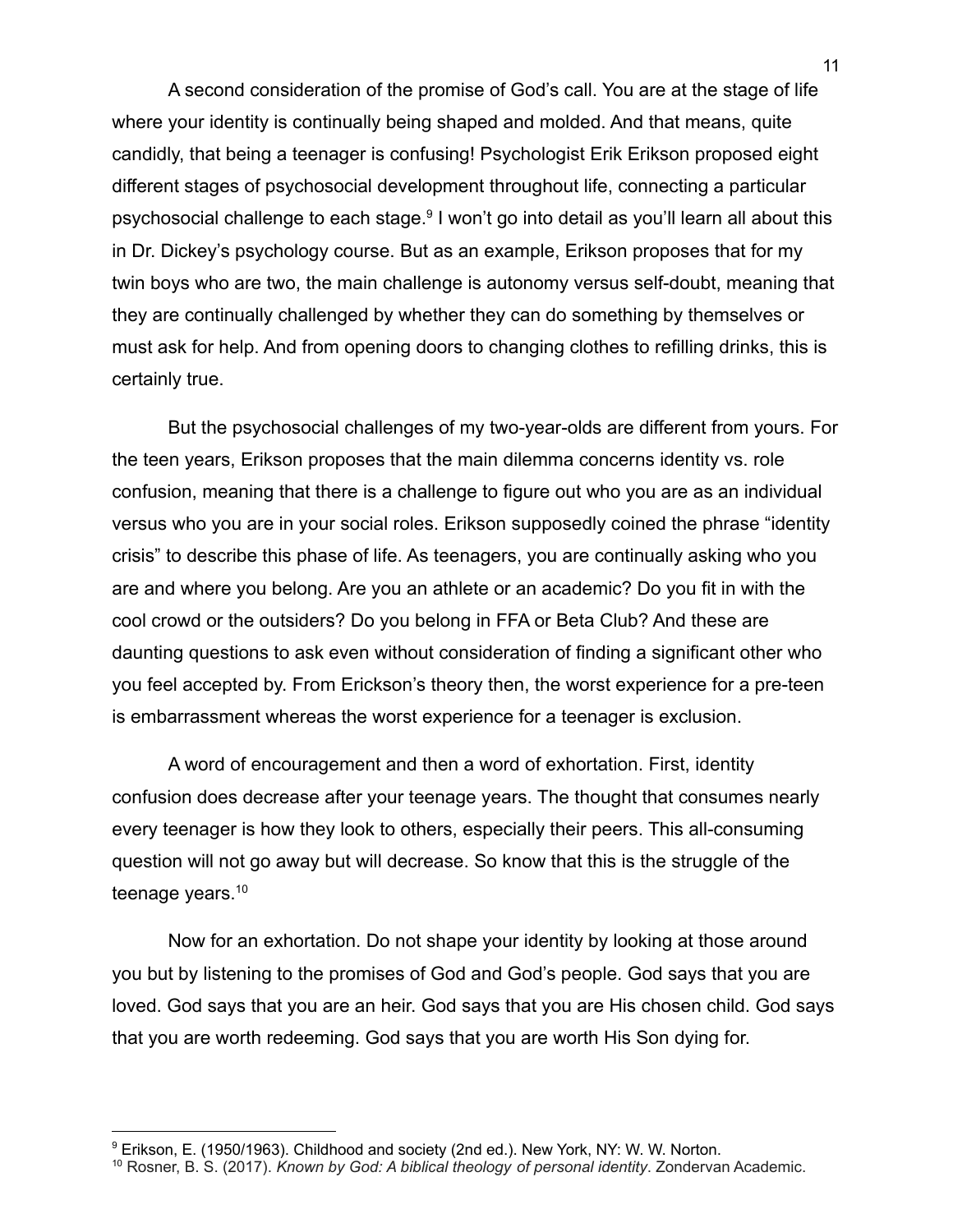Looking at your peers for your identity will put you through the perpetual process of social comparison, meaning that you are trying to discover your worth in how you think you compare to others. You are either more or less attractive, more or less intelligent, more or less popular, more or less athletic, more or less humorous, more or less desirable, etc. than your peers. And your identity and your worth hang in a state of continual confusion when you engage in social comparison. This is the true danger of social media misuse; Instagram, TikTok, and Snapshat continually encourage us to look to others for identity formation. Acting by our eyes is the snare of the Serpent. When Adam and Eve did what looked right to them, they were exiled. When Moses did what looked right to him, he failed. And when we form our identities by looking to others, the Serpent is at work.<sup>11</sup>

Rather than looking, let us listen. God does not speak directly to us today, but He speaks to us in a mediated fashion through the Holy Scriptures. And that means that we need to listen to those who are speaking in harmony with the Word of God. When your parents tell you that you are loved and valued, listen to them, for they are speaking to you the promises of God. When your mentors at church or at camp tell you of your value or mention to you skills that you possess, listen to them. For they are speaking forth the love of God. I tell you this not as one who passed through my teenage years living this call to listen but as one who wants to share with the wisdom of God. And I ask you to listen to my exhortation not because it is from my mind but because it is from the wisdom of God.

But Moses said to God, "Who am I, that I should go to Pharaoh and bring the children of Israel out of Egypt?" The LORD said, "But I will be with you, and this shall be the sign for you, that I have sent you: when you have brought the people out of Egypt, you shall serve God on this mountain."

I would like to close by sharing with you two of my special memories from camp this last year. First, at our opening ceremonies, we were all so excited to be together after having had to cancel camp the year prior. Our director, Brad Brewer, spoke about labeling, and Brad made the point that only a thing's creator has the right to label it. God created us. God has called us. And only God can label us. Second, during our Big

<sup>11</sup> Much of my presentation about seeing and listening is inspired by McLuhan, M. (1964). *Understanding media: The extensions of man*. New York: McGraw Hill & Ong, W. J. (1967). *The presence of the word: Some prolegomena for cultural and religious history*. New Haven: Yale University Press.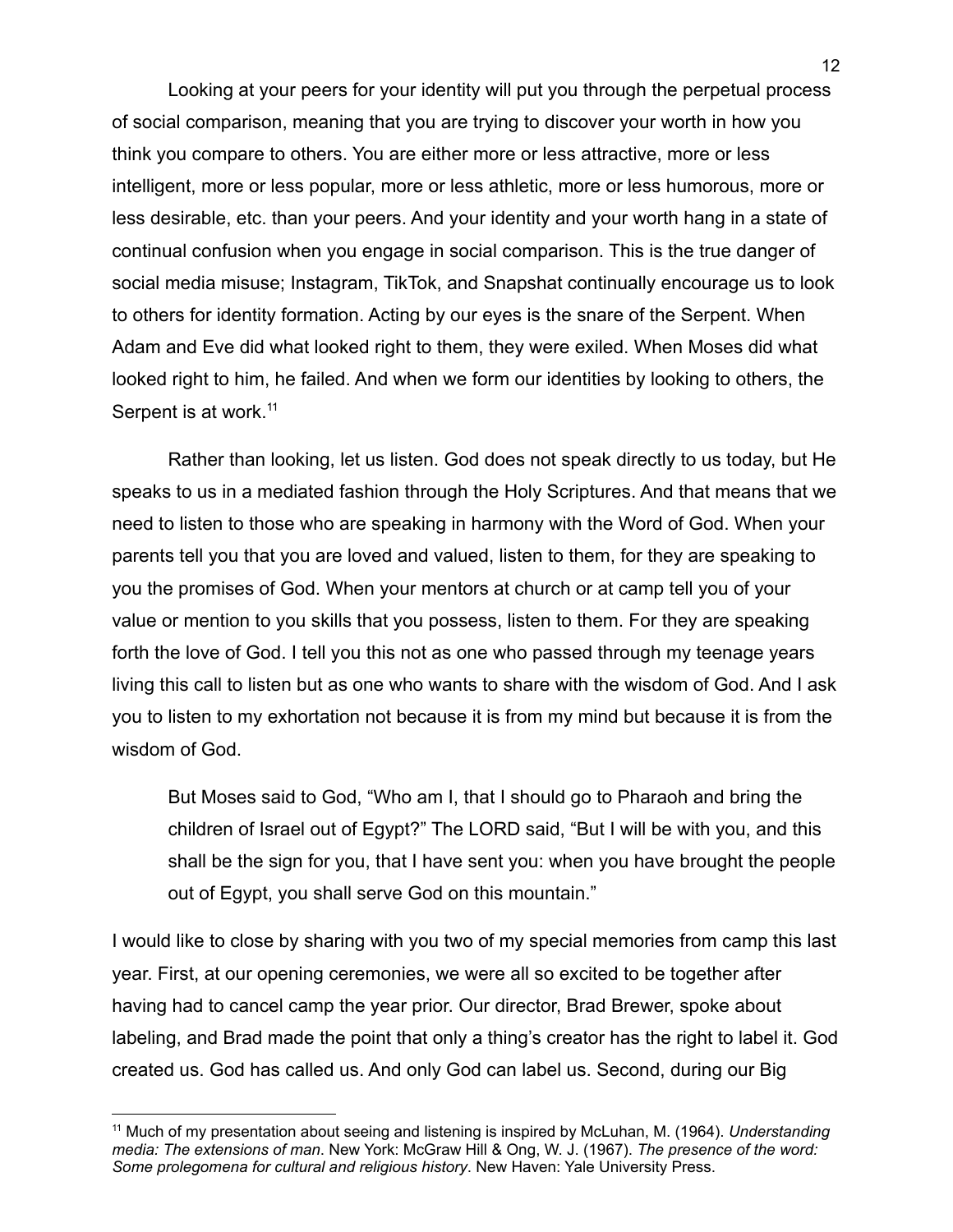Event, Dr. Hamilton played the role of Moses, and he was finishing the night, without warning me, he changed my script. The script was supposed to close with Dr. Hamilton saying as Moses, "I am who you say I am." However, Dr. Hamilton threw off his head garment and proclaimed, "Heh. I'm not Moses. I'm not even worthy to play Moses. But I am who you say I am."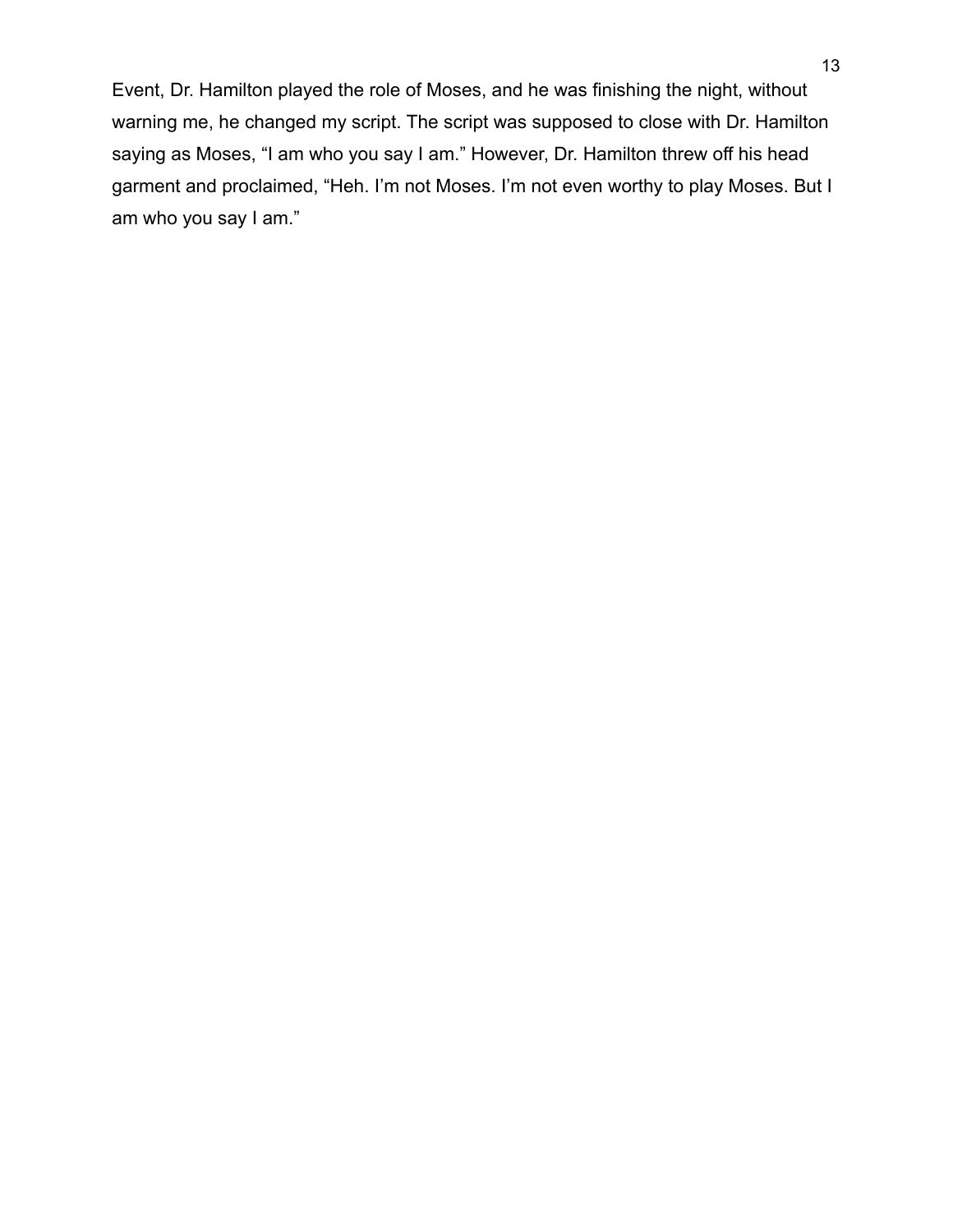## **WEDNESDAY** *The Cry of Moses (Ex. 14-15)*

Thank you, Dr. Hamilton, and welcome to each of you. I am thrilled to have a chance to develop three lectures this week that explore what the life of Moses teaches us not only about ourselves but also God. Yesterday, we considered the call of Moses. My lecture today will consider the cry of Moses. In his usual pun-fashion, when Dr. Hamilton read this title, he asked if I was going to be spending a whole day on baby Moses. But, instead we are going to journey together through the Red Sea, when Moses cried to God. But we have some terrain to cover before getting there.

To give you a forecast of where I plan to take us this morning, we are going to move in two stages. First, we are going to overview the plagues of Egypt, drawing a sharp contrast between Pharaoh and Moses. In doing so, we will draw considerations about what God is telling us about our Christian walk with him. Second, we will then walk with Israel through the Red Sea, experiencing the deliverance that God worked through Moses. In doing so, we will then draw considerations about what God is telling us about salvation and baptism. So let's start with God's call to Moses. Exodus 3:11-12.

But Moses said to God, "Who am I, that I should go to Pharaoh and bring the children of Israel out of Egypt?" The LORD said, "But I will be with you, and this shall be the sign for you, that I have sent you: when you have brought the people out of Egypt, you shall serve God on this mountain."

Yesterday, I proposed that this passage is the summation of the life of Moses. Moses had failed to be Israel's deliverer when he did what was right in his own eyes, spending the next forty years exiled in Midian. But out of nowhere, the LORD appeared, calling to Moses from the burning bush on Sinai. Moses asked, "Who am I?" God responded not with the might of Moses but with a promise, "I will be with you." Yesterday we considered how God's call shaped Moses—and in turn, our own identities. *God calls into the nothingness.*

So how did Moses respond to God's call? Let's pick up in Exodus 5. After reuniting with his brother Aaron, the two of them go to confront Pharaoh. Exodus 5:1

Afterward Moses and Aaron went and said to Pharaoh, "Thus says the LORD, the God of Israel, 'Let my people go, that they may hold a feast to me in the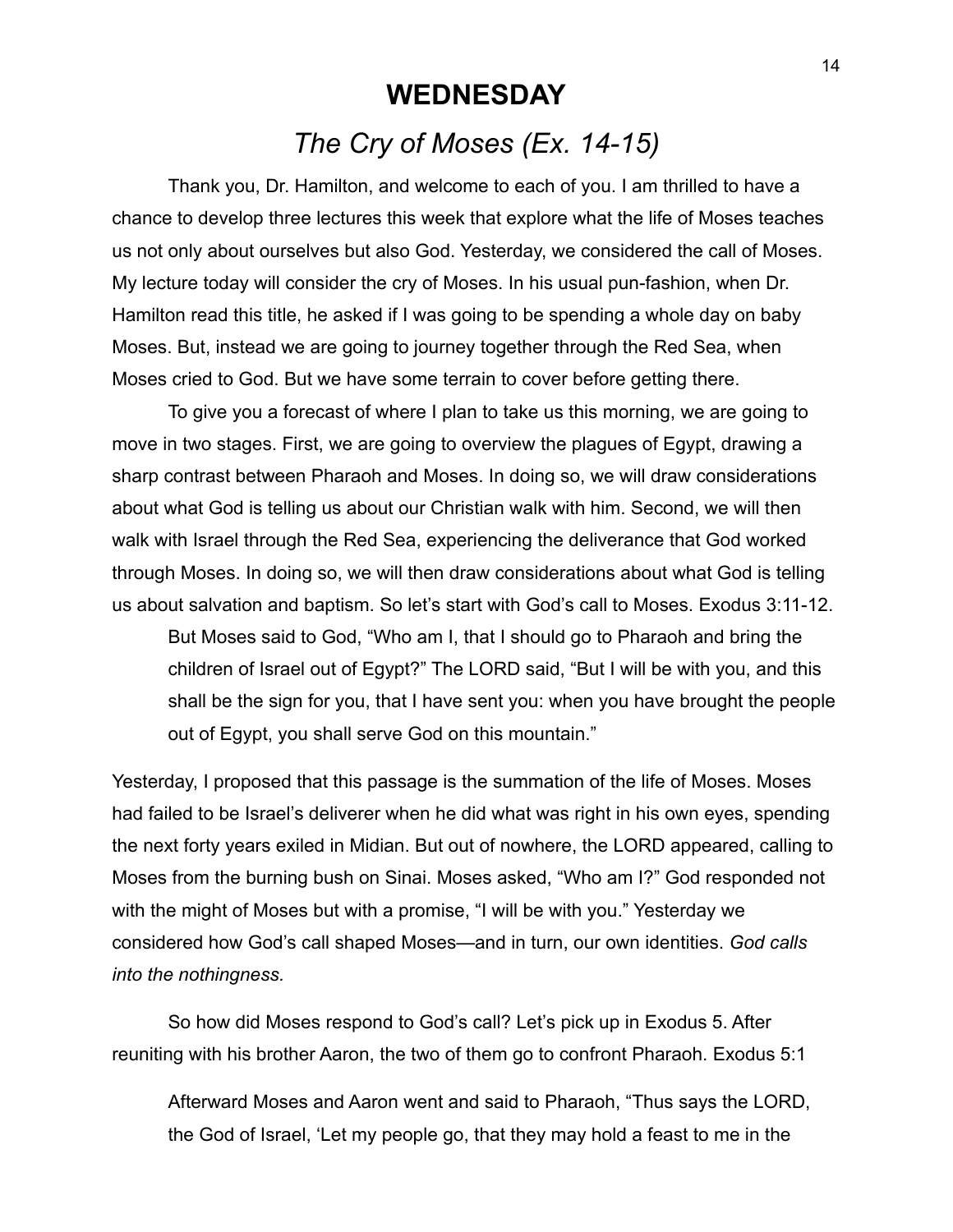wilderness.'" But Pharaoh said, "Who is the LORD, that I should obey his voice and let Israel go? I do not know the LORD, and moreover, I will not let Israel go.

Let us note the clear contrast between Moses and Pharaoh. God spoke to Moses through a bush, and Moses asked, "Who am I?" God spoke to Pharaoh through Aaron, and Pharaoh asked, "Who is the LORD?" These conflicting responses demonstrate the true difference between Moses and Pharaoh. But before exploring this difference further, let's remember the narrative role of Pharaoh.

In Exodus 1, Pharaoh is likened to the serpent in Genesis 3. Later Scriptures like Psalm 74 make these literary allusions more explicit, but here is Pharaoh. He is an arrogant ruler who oppresses God's children, bringing bitter bondage and ruthless oppression upon them. Whereas God created humanity to be His children, Pharaoh made Israel to be his slaves. So as we continue reading, we are noting contrasts not just between Moses and Pharaoh but really between the righteous and the ungodly, children of God and children of the Serpent.

So back to the narrative. Moses had received a word from the LORD at Sinai. Although he was uncertain and reserved, he still listened. In contrast, the rest of Exodus 5 recounts Pharaoh's disobedience to the Word of God. Rather than letting Israel go, he made their work more difficult, forcing them to make bricks without straw. Israel's leaders met with Moses and Aaron in response. Let's pick up in 5:20:

The leaders of Israel met Moses and Aaron, who were waiting for them, as they came out from Pharaoh; and they said to them, "The LORD look on you and judge, because you have made us stink in the sight of Pharaoh and his servants, and have put a sword in their hand to kill us." Then Moses turned to the LORD and said, "O Lord, why have you done evil to this people? Why did you ever send me? For since I came to Pharaoh to speak in your name, he has done evil to this people, and you have not delivered your people at all. But the LORD said to Moses, "Now you shall see what I will do to Pharaoh; for with a strong hand he will send them out, and with a strong hand he will drive them out of his land." God spoke to Moses and said to him, "I am the LORD."

We have reached preliminary conclusions about Pharaoh based on his response to the word of the LORD, but let us make two observations about Moses on the same basis. First, even though Moses had responded to the word of God at Sinai, his walk with God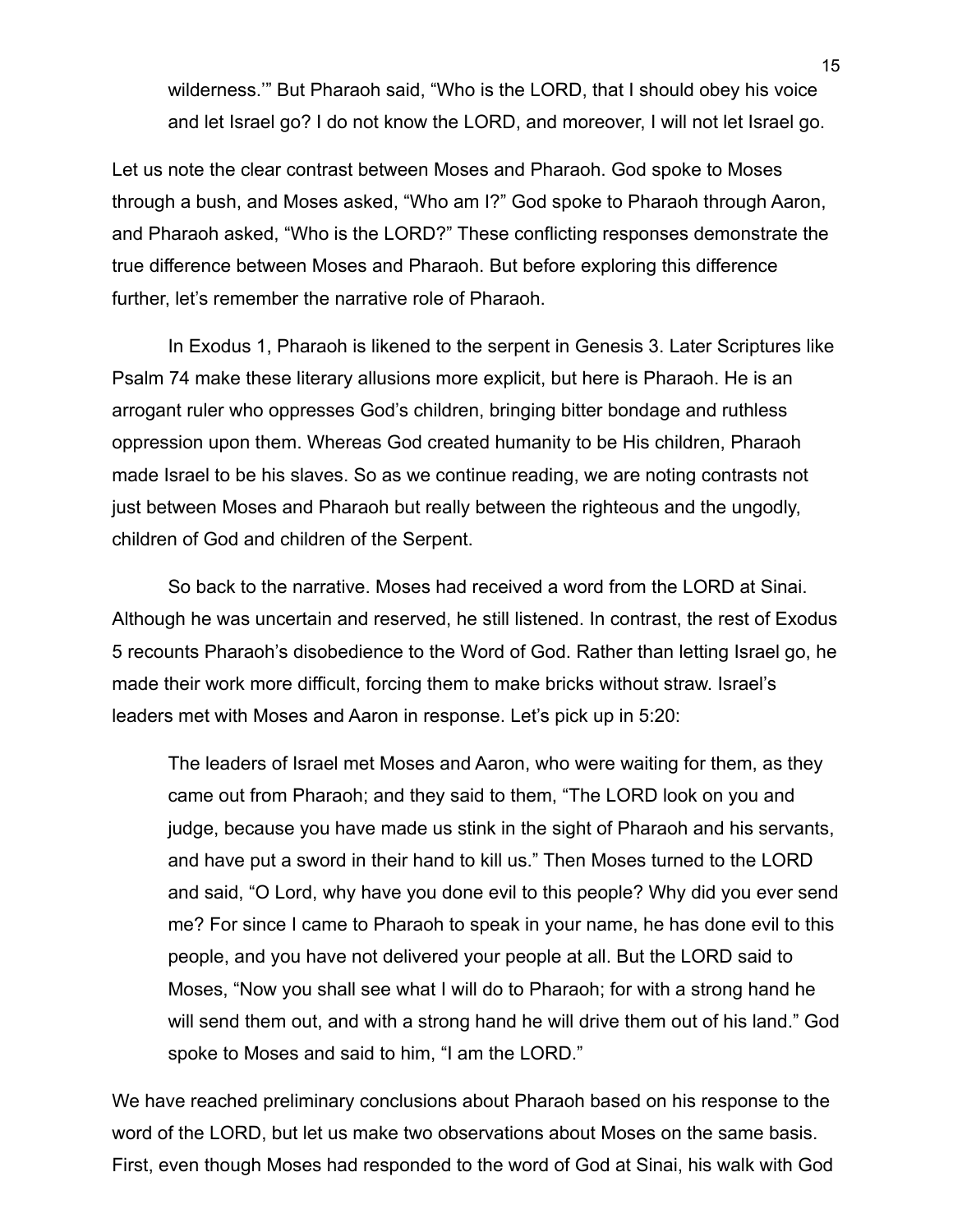was still filled with doubt. His first interaction with Pharaoh had resulted in the further oppression of his people, and he regressed to the doubt and fear that had driven him to Midian. Second and more importantly, Moses still listened to the word of the LORD. When fearful, he didn't quit but turned to the LORD. When filled with doubt, he didn't return to Midian but prayed to God. And when God recommissions him in chapter 6, he goes back to Pharaoh. And let us note carefully God's words to Moses in 6:2, "I am the LORD." Moses asked in chapter 3, "who am I?" God responded, "I will be with you." Moses asked in chapter 5, "why did you send me?" God responded, "I am the LORD." Yet again, the answer to Moses' doubt was the faithfulness of God. God is good at creating from the nothingness.

Time doesn't allow us to cover the further interactions between Pharaoh and Moses in detail, but the synopsis comes in 7:4-7:

Pharaoh will not listen to you. Then I will lay my hand on Egypt and bring my hosts, my people, the children of Israel, out of the land of Egypt by great acts of judgment. The Egyptians shall know that I am the LORD, when I stretch out my hand against Egypt and bring out the people of Israel from among them." Moses and Aaron did so; they did just as the LORD commanded them.

Time and again throughout the Egyptian plagues, Moses and Aaron obeyed the word of the LORD. But Pharaoh refused to listen. When water turned to blood, Moses and Aaron obeyed the word of the LORD, but Pharaoh refused to listen. When frogs swarmed Egypt, Moses and Aaron obeyed the word of the LORD, but Pharaoh refused to listen. When gnats filled the land, Moses and Aaron obeyed the word of the LORD, but Pharaoh refused to listen. And even when all the firstborn in the land were threatened with death, Moses and Aaron obeyed the word of the LORD, but Pharaoh refused to listen.<sup>12</sup>

So now let us turn our attention from Egypt and its dreadful plagues to the desires of our God. As we saw yesterday, the Bible is centrally the story of God, and we need to continually be listening to the Scriptures' witness to God. So what does God desire of His followers? Quite simply, God wants His people to listen to Him. The real difference between Moses and Pharaoh was not in their status, their wealth, their

 $12$  For an exhaustive analysis of the dialogues between Moses and the LORD in Exodus, see Arnold, M. P. (2015). *Revealing the Name: An Investigation of the Divine Character through a Conversation Analysis of the Dialogues between God and Moses in the Book of Exodus* (Doctoral dissertation, University of Gloucestershire).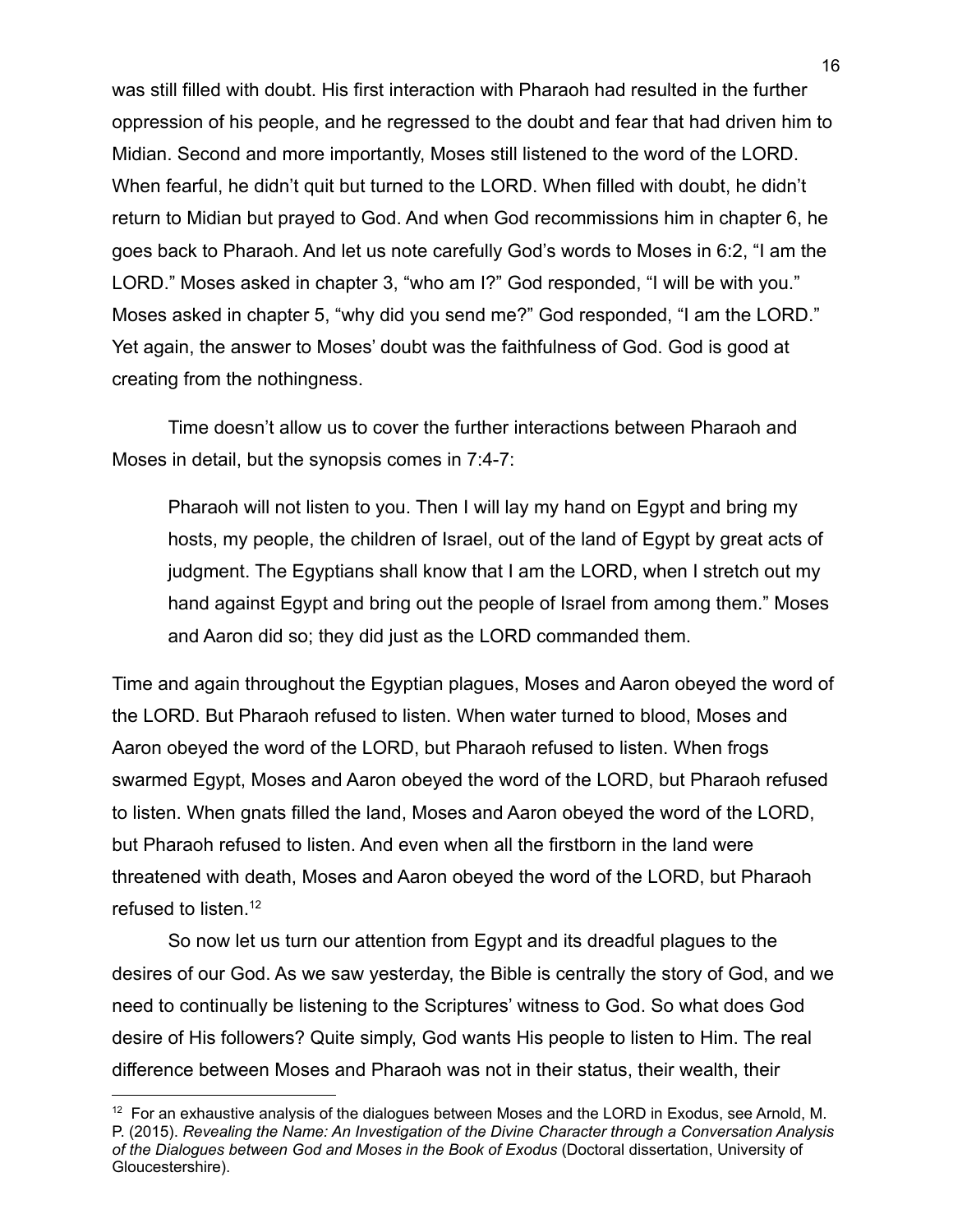power, or even their might but in their response to the Word of God. And this is *the* distinguishing factor between the godly and the ungodly. That is, in the garden, Adam was meant to listen, but the Serpent haughtily refused the Word of God. And the single most important characteristics of our lives is whether we will listen to the Word of God. We, like Moses, may ask, "Who am I?" God responds, "I will be with you, so listen to me!"

The witness of the New Testament is in harmony with the message of Exodus, and the exhortation to listen comes forth forcefully in Hebrews. In Hebrews 1:1, the anonymous author begins:

Long ago, at many times and in many ways, God spoke to our fathers by the prophets, but in these last days he has spoken to us by His Son, whom He appointed the heir of all things, through whom also He created the world. According to the author, Jesus Christ is both the message and the medium—that is, He is both what is said and how it is expressed. And how should we respond to Jesus Christ, the Word come to humanity?<sup>13</sup> Chapter 2:1

Therefore, we must pay much closer attention to what we have heard, lest we drift away from it.

Like Moses, we must listen to the Word of the LORD. Again, *the* distinguishing characteristic between the godly and the ungodly is our response to the Word of God. Will we listen? But let's explore this further. My experience both as a communication scholar but more really my role as a father of three toddlers has taught me that listening is a difficult task. How does God want His children to listen to Him? In quoting from Psalm 95, the author exhorts in Hebrews 3:7

Therefore, as the Holy Spirit says, "Today, if you hear his voice, do not harden your hearts as in the rebellion, on the day of testing in the wilderness, where your fathers put me to the test and saw my works for forty years."

We must listen with our hearts! Although the term *heart* in our society refers to the seat of one's emotions, the biblical concept of the *heart* is far more comprehensive, referring to the center of one's self. Much as a nesting doll has multiple layers leading to a center, so our heart is our core. So then we must listen to the Word of God with our very center, allowing the voice of God to recreate each layer of ourselves and every part of our lives.

<sup>13</sup> For an approach to Hebrews that holds listening as a key theme, see McClister, D. (2010). *A commentary on Hebrews*. Temple Terrace: FC Press, 60-61.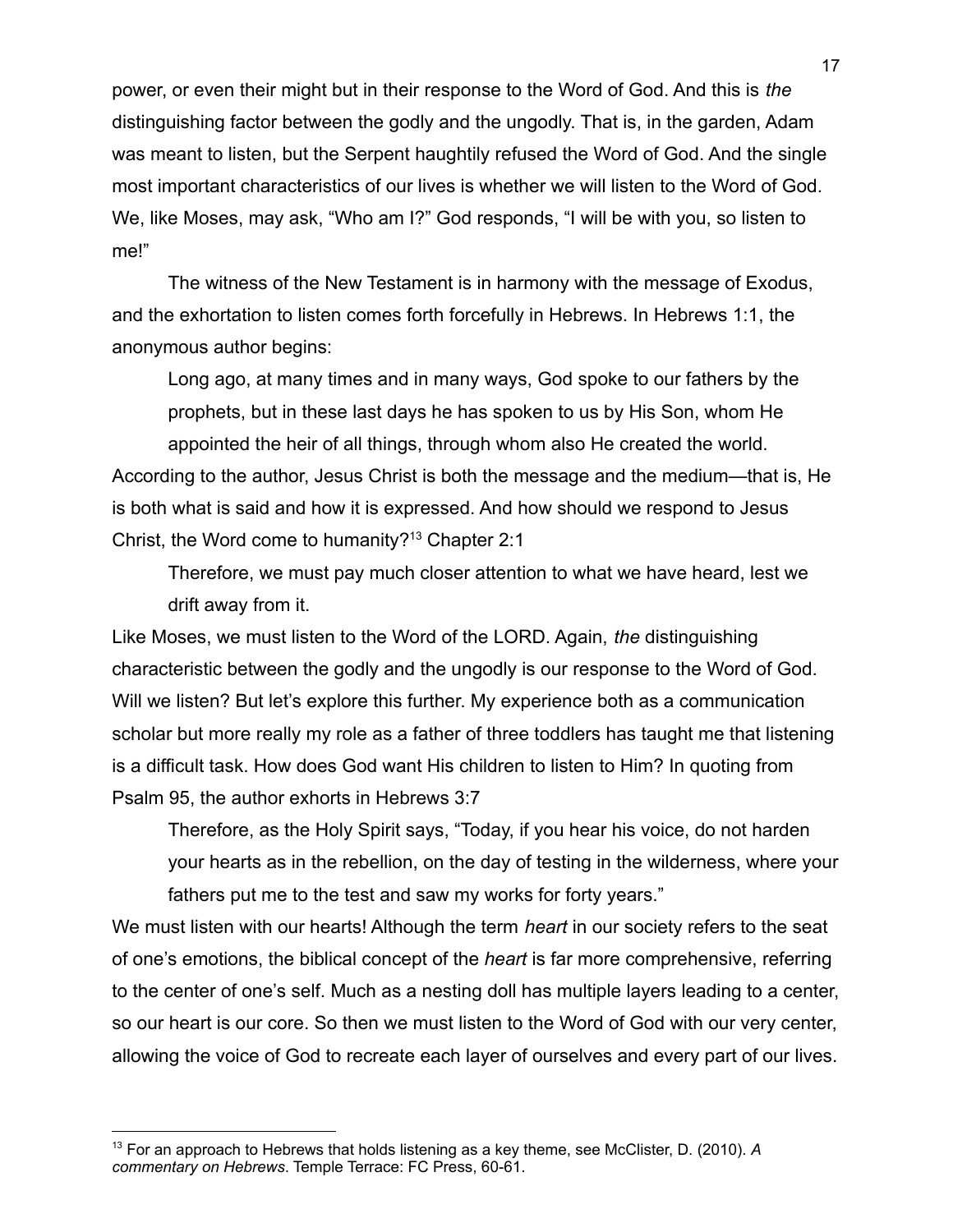Whereas the world tells us to listen to our hearts, Scripture says our hearts should listen to God.

So having considered the example of Moses and the witness of Hebrews, what should the shape of the Christian life be? We have noted that Moses listened while Pharaoh was hardened. And we have heard the author of Hebrews exhort us to listen to Jesus Christ. God desires us to listen. But how do these observations instruct us to live?

Let me explain the question a bit more personally. After I was baptized, I didn't experience so much of a mid-life crisis as an early life crisis. I knew that I wasn't supposed to sin and that I was supposed to glorify God, but these generic, abstract goals didn't give me much direction in my everyday walk with God. Now having had a few more years to walk with God, He has taught me the purpose of this walk, and it is what I now call *grounded and growing.*

To explain this, I now have to share with you my favorite metaphor (which any of you who have been in my camp classes will have heard at least ten times) — that of a fruit tree. Is the Christian life more similar to a fruit tree or a Christmas tree?<sup>14</sup> Well, whereas a Christmas tree is adorned on the outside, a fruit tree grows from the inside out. A fruit tree is nourished through its roots, and then it grows. Of course, we are to be fruit trees.

And here was the life of Moses, after first responding to the call of God. Moses not only heard the voice of God, but he listened to the Word of the LORD. And much like the godly man in Psalm 1 who is like a tree that is planted by streams of water, Moses was rooted in the word of the LORD. He was grounded in the mission of God. In being grounded, he then grew.

As we have noted, when Moses first responded to the call of God at Sinai, he was filled with hesitation and doubt, on the verge of disobedience to God. But like a good fruit tree, Moses listened and was nourished by the voice of God. Let's recall our two observations about Moses from earlier. Moses remained imperfect throughout his walk with God, but he listened! God never gave up on him, and he never ceased listening to God. Yes, he made mistakes and fell into temptation. But still, he listened to the at-times corrective, at-other-times encouraging but always-guiding voice of God. His heart was filled with the word of God.

<sup>14</sup> I first heard of the Christmas tree vs. fruit tree distinction in Wright, N. T. (2010). *After You Believe: Why Christian Character Matters*. New York: HaperCollins.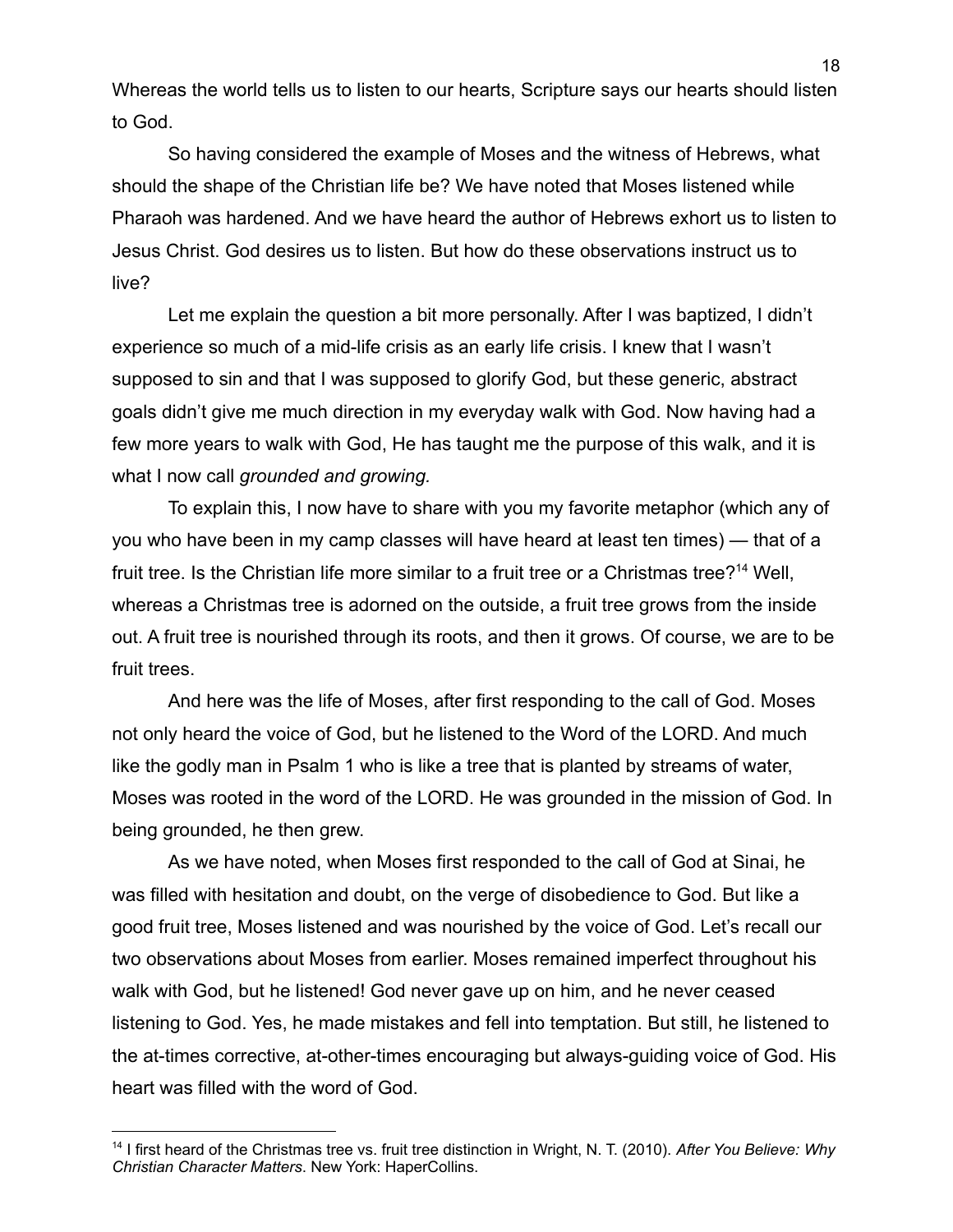It's fascinating to trace the transformation of Moses from the burning bush to the Red Sea. Exodus notes in 11:3

And the LORD gave the people favor in the sight of the Egyptians. Moreover, the man Moses was very great in the land of Egypt, in the sight of Pharaoh's servants and in the sight of the people.

Why did Moses find greatness? Because he listened to the voice of the LORD. Why did Pharaoh meet destruction? Because he refused to listen. And how will we be lifted out of the nothingness? By listening to the Word of God.

Florida College is a liberal arts school, meaning that we value integrating knowledge from a variety of disciplines, rather than allowing wisdom to remain sequestered into respective disciplines. Very briefly, I would like to explain how statistics enriches our understanding of the view of Christian formation that I have just presented. One of the basic tenets of statistics is different levels of measurement.<sup>15</sup> Let's say that we're trying to measure how many people attend the different lectures this week. Nominally, we could say a lot of a few. We could be a bit more specific and offer a scale of 0-20, 20-40, etc. Or we could measure the precise number in each lecture, which is called ratio-level data. I was sitting in a graduate class on statistics learning about this when it hit me, the Christian life is not merely nominal (saved or unsaved), but there are levels of growth to Christian formation. When you are first baptized, you are a little sapling. But as we, like Moses, listen to the word of the LORD, we will be grounded and we will grow. No, God does not expect us to be perfect, but He desires to listen. And to grow.

So let's move to our second scene in Exodus this morning. Having considered Moses' walk with God and what witness this provides about God' desire for our Christian formation, let's now consider how God saved the whole nation of Israel. Exodus 12-14 is one of the most exciting sections of the whole Bible, and I would like to draw our focus to a few features of this thrilling narrative. Let's begin in Ex. 12:11b-12:

It is the LORD's Passover. For I will pass through the land of Egypt that night, and I will strike all the firstborn in the land of Egypt, both man and beast; and on all the gods of Egypt I will execute judgments: I am the LORD. The blood shall be a sign for you, on the houses where you are. And when I see the blood, I will pass over you, and no plague will befall you to destroy you, when I strike the land of Egypt.

<sup>15</sup> Stevens, S. S. 1946. On the theory of scales of measurement. *Science 103*: 677-680.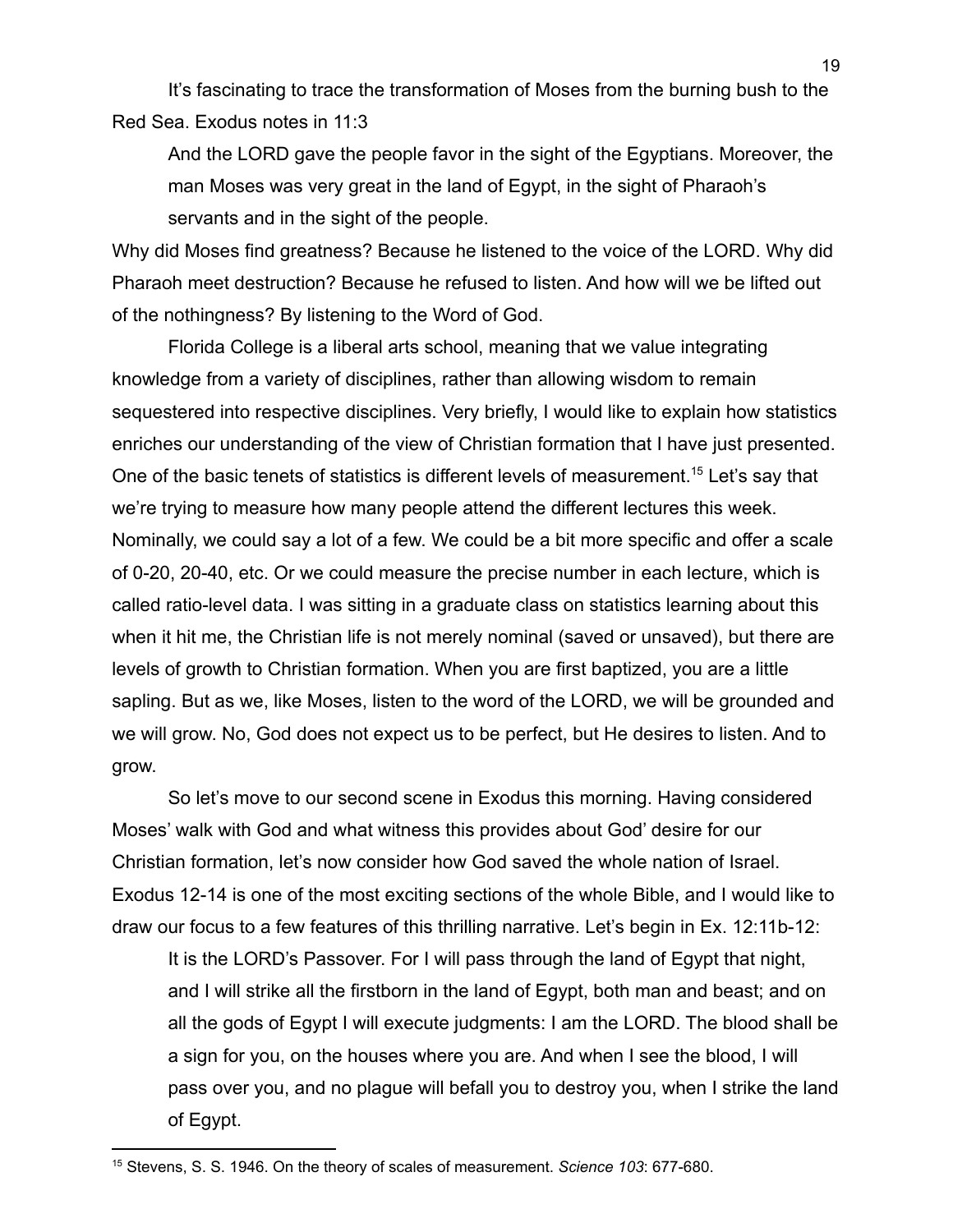Sealed by the promise of His name, the LORD promises mercy to Israel and judgment on Egypt. Yet the judgment of the LORD was reaching out not merely to Pharaoh but also to the gods that the proud king had yoked himself to. Through the Lamb, God was bringing judgment and mercy. After giving further instructions through Moses, the text notes in 12:28:

Then the people of Israel went and did so; as the LORD had commanded Moses and Aaron, so they did.

After striking down all of the firstborn of the land of Egypt in verses 29-32, Pharaoh is urgent to release Israel from his bondage. Verse 33, beginning:

The Egyptians were urgent with the people to send them out of the land in haste. For they said, "We shall all be dead." So the people took their dough before it was leavened, their kneading bowls being bound up in their cloaks on their shoulders. The people of Israel had also done as Moses told them, for they had asked the Egyptians for silver and gold jewelry and for clothing. And the LORD had given the people favor [or grace!] in the sight of the Egyptians, so that they let them have what they asked. Thus they plundered the Egyptians...[verse 50] All the people of Israel did just as the LORD commanded Moses and Aaron. And on that very day the LORD brought the people of Israel out of the land of Egypt by their hosts.

Again, let us note the pattern. The LORD is saving, and Israel is listening. God's grace is saving His people while paradoxically judging their enemies. God is on the move.

As we continue into chapter 13, Moses institutes the Feast of Unleavened Bread to commemorate the LORD's salvation of His people. Verse 14 summarizes the chapter: And when in time to come your son asks you, "What does this mean?" You shall say to him, "By a strong hand the LORD brought us out of Egypt, from the house of slavery."

The LORD is the savior. Yet while the LORD is resolute in the salvation of His people, Pharaoh falters in his resolve, demanding that his slaves return. So Pharaoh sends his army after Israel. 14:10:

When Pharaoh drew near, the people of Israel lifted up their eyes, and behold, the Egyptians were marching after them, and they feared greatly. And the people of Israel cried to the LORD. They said to Moses, "Is it because there are no graves in Egypt that you have taken us away to die in the wilderness? What have you done to us in bringing us out of Egypt? Is not this what we said to you in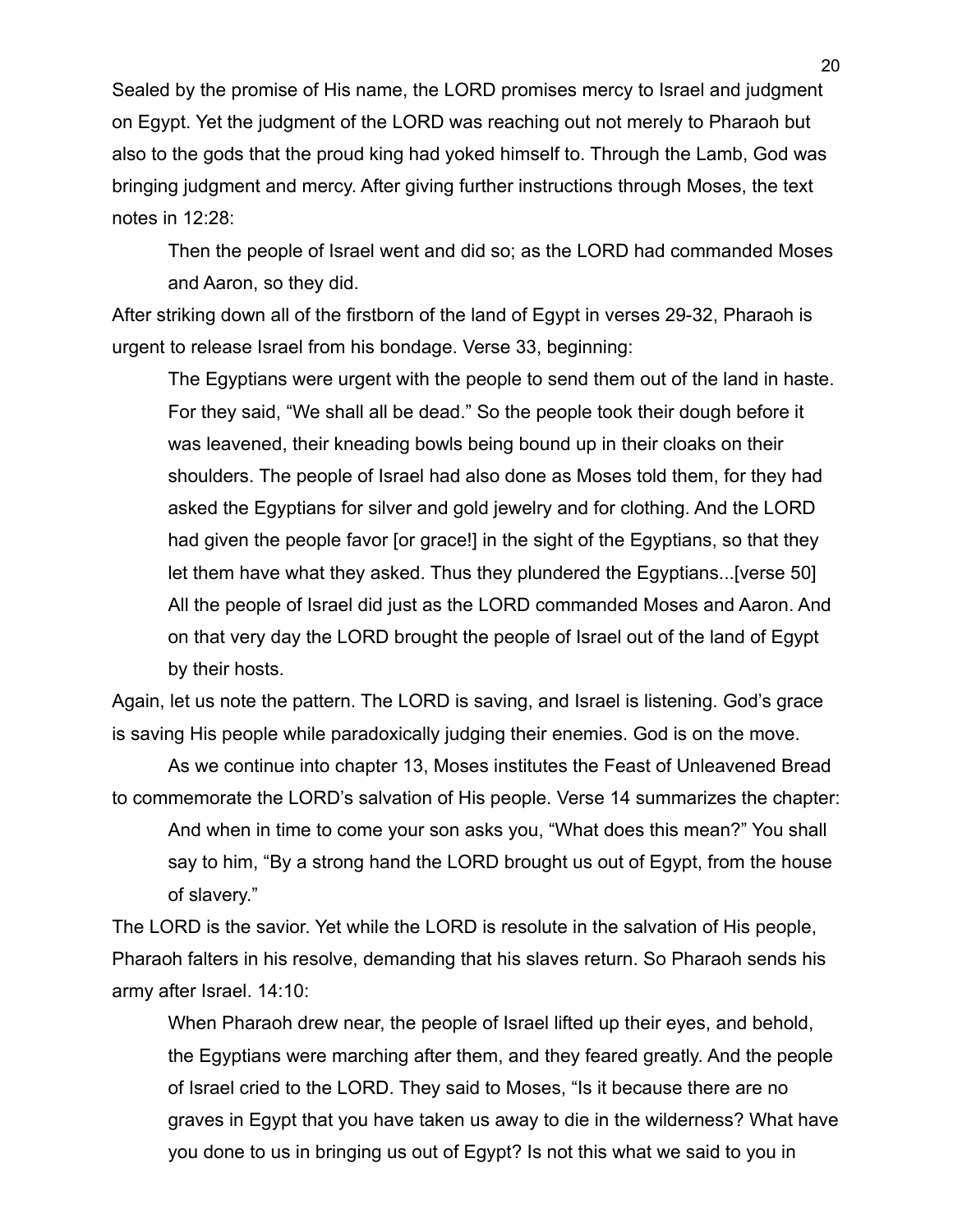Egypt: 'Leave us alone that we may serve the Egyptians'? For it would have been better for us to serve the Egyptians than to die in the wilderness." And Moses said to the people, "Fear not, stand firm, and see the salvation of the LORD, which he will work for you today. For the Egyptians whom you see today, you shall never see again. The LORD will fight for you, and you have only to be silent."

Here Israel's response to the LORD is not one of listening and faithful obedience but of crying in fear to the LORD. Surrounded by Egypt's army and chariots, Moses exhorted Israel not to fight back but merely to be silent. God then addresses Moses (v. 15):

The LORD said to Moses, "Why do you cry to me? Tell the people of Israel to go forward. Lift up your staff, and stretch out your hand over the sea and divide it, that the people of Israel may go through the sea on dry ground."...[v. 21] Then Moses stretched out his hand over the sea, and the LORD drove the sea back by a strong east wind all night and made the sea dry land, and the waters were divided....[v. 30] Thus the LORD saved Israel that day from the hand of the Egyptians, and Israel saw the Egyptians dead on the seashore. Israel saw the great power that the LORD used against the Egyptians, so that people feared the LORD, and they believed in the LORD and in his servant Moses.

Like Israel, Moses should not have cried to the LORD but remained silent. And when Moses listened to the voice of the LORD, Israel was saved. Exodus 15 proceeds to tell of the song of Moses. Through the gracious salvation of God, Moses' cry was turned to song.

The Exodus from Egypt becomes the foundational moment for the nation of Israel. It is not an overstatement to claim that everything in the rest of Israel's history is told in light of the Exodus. You will have the chance to trace this development more fully in the freshman Old Testament History and Geography course, but I would like to consider the most important event that echoes back to the Exodus. Let's turn to the prophet Isaiah. If the Exodus framed the rest of the Old Testament, Isaiah 40-55 frames the majority of the New Testament. In these oracles, the prophet bridges the history of Israel with promises of God's coming deliverance. Let's note Isaiah 51:9-11

Awake, awake, put on strength, O arm of the LORD; awake, as in the days of old, the generations of long ago. Was it not you who cut Rahab in pieces, who pierced the dragon? Was it not you who dried up the sea, the waters of the great deep, who made the depths of the sea a way for the redeemed to pass over?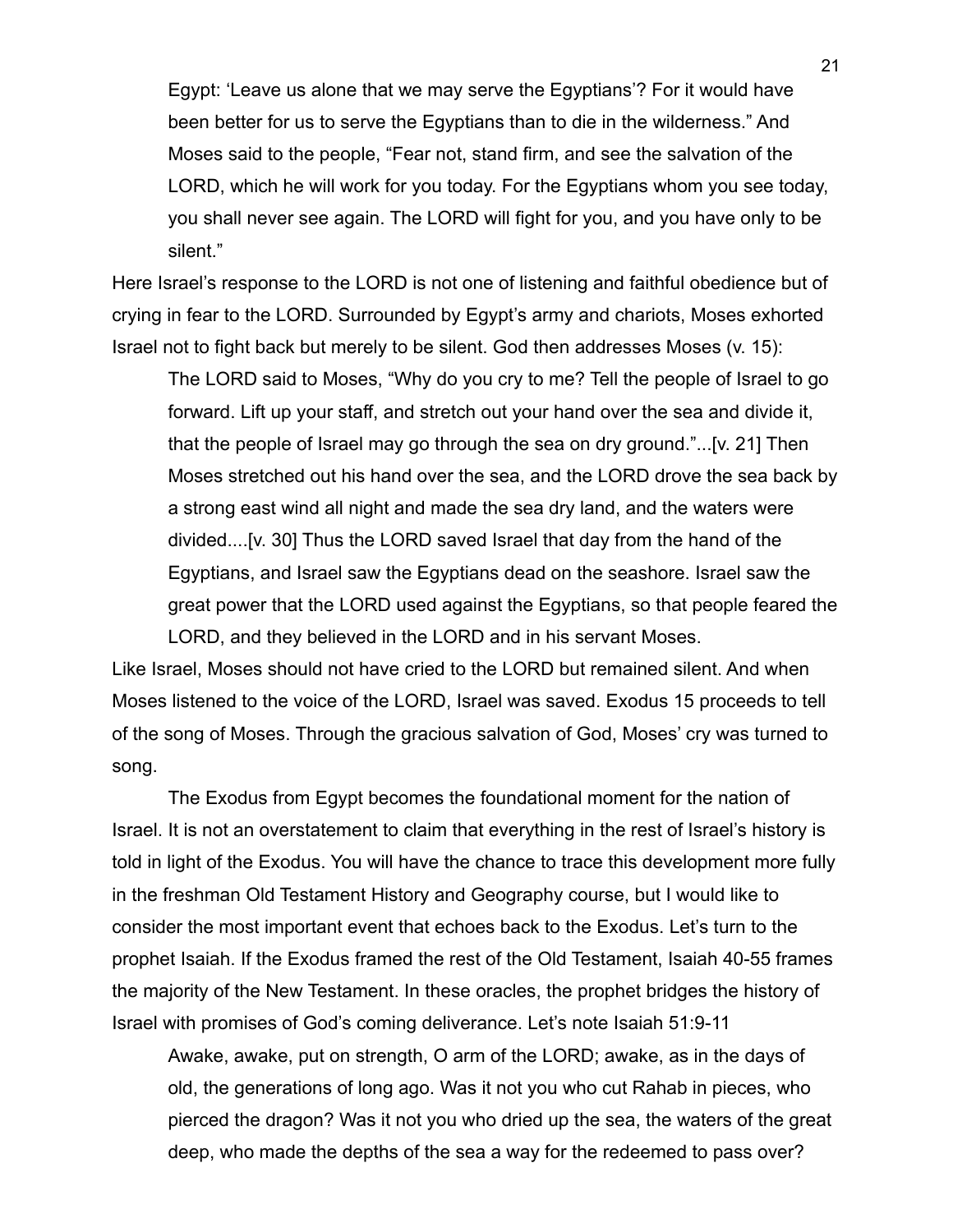And the ransomed of the LORD shall return and come to Zion with singing; everlasting joy shall be upon their heads; they shall obtain gladness and joy, and sorrow and sighing shall flee away.

Notice all of the echoes of the Exodus in this oracle. The slaying of the dragon, in reference to Pharaoh. The drying up of the sea. The separation of the waters. The return of the redeemed. And the song that follows. In echoing the exodus from Egypt, Isaiah is promising a new Exodus to come. Beginning in 52:13, Isaiah tells of a servant who will be high, lifted up, and exalted. This servant will bear the sickness of the people, carrying away their sorrows. But let us read closely 53:7:

He was oppressed, and he was afflicted, yet he opened not his mouth; like a lamb that is led to the slaughter, and like a sheep that before its shearers is silent, so he opened not his mouth.

This is the promise of God. *The LORD will bring about an exodus of His people from slavery, redeeming them as His children, through a lamb that is slaughtered and a servant who is silent.* Jesus is the lamb. Jesus is the servant. God has worked an even greater exodus through the revelation of the Son of God.<sup>16</sup>

Let's listen to the echoes in two places in the New Testament, first in the gospel of John then in Romans. John begins his gospel with the identification of Jesus as the Word of God, and in 1:29, John the Baptist proclaims:

Behold, the Lamb of God, who takes away the sin of the world. Jesus is the Word. Jesus is the Lamb. And He has come to lead God's people from the bondage of sin. In John 12, Jesus makes further allusion to Isaiah 53. John 12:31:

Now is the judgment of this world; now will the ruler of this world be cast out. And

I, when I am lifted up from the earth, will draw all people to myself.

At this point, we must let the text speak to us about the nature of salvation. Why did Jesus die? The simple answer (that is certainly true but incomplete) that I would have offered to this question most of my life would have been "to forgive me of my sins." Yet when we allow the whole of the Bible to speak to us (especially listening for echoes of the Old Testament in the New), we hear of various, complementary purposes of the cross. In John (which is echoing Isaiah 53, which is echoing the Exodus), Jesus tells us that His death would be the judgment on the ruler of this world. This is what theologians

<sup>16</sup> For a more complete theological treatment of the Passover, see Rutledge, F. (2015). *The Crucifixion: Understanding the Death of Jesus Christ*. Eerdmans, 220-22. See also Wright, N. T. (2016). *The Day the Revolution Began: Reconsidering the Meaning of Jesus's Crucifixion.* HarperOne, 295-354.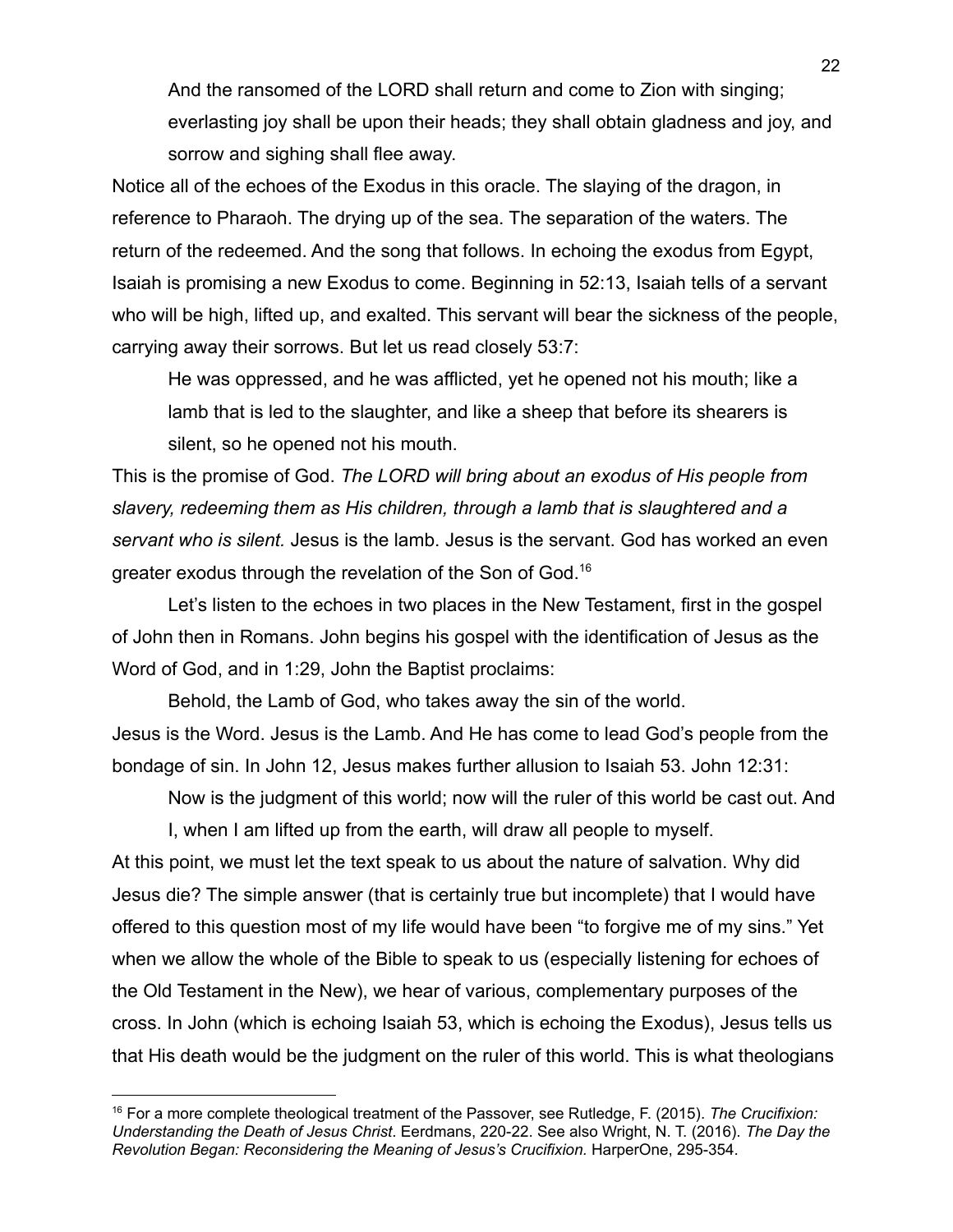have called *Christus Victor*, meaning that Christ is victorious over sin and death. In the Exodus, God delivered His people while judging Egypt and her gods. In the cross, God has again delivered His people from bondance while judging Satan and his power. Yet the methods of God are mysterious. He accomplished this cosmic victory not through power and might but through His Son who was humiliated and silent before His captors. The Lamb has been slain. The Servant went to the cross silent. And God has delivered His people.

How can we participate in this cosmic victory? For this, let us turn to Romans. In Romans 6, Paul is responding to charges that his gospel is antinomian (that is, against righteousness by encouraging sinning). And he anchors the preaching of his gospel in the death of the Son of God. Romans 6:5

For if we have been united with him in a death like his, we shall certainly be united with him in a resurrection like his. We know that our old self was crucified with him in order that the body of sin might be brought to nothing, so that we would no longer be enslaved to sin.

In baptism, our body of sin is brought to nothing. But here is the good news of God's grace. God creates from the nothingness (remember Romans 4:17). From this perspective, we can proclaim that baptism is the moment we are recreated. Do you remember in Exodus 14:21 that the waters of the Red Sea were separated? This is another instance of intertextuality, where one text echoes and connects to another. When else did God separate the waters? Genesis 1! In the beginning, God created the cosmos from nothing. In Exodus 14, God created His people from nothing. And through the cross of Christ, God creates us from nothing.

Romans 6:6 also promises that we would "no longer be enslaved to sin." Romans 6:7

For one who has died has been set free from sin. Now if we have died with Christ, we will believe that we will also live with him.

Here is the good news of Jesus Christ. Through the death of Christ, evil has been judged. Through the death of Christ, God has been victorious. Through the death of Christ, the Lamb has been slain, and the Servant has been silent. Through our death with Christ, evil will be judged. Through our death with Christ, our body of sin will be brought to nothing. Through our death with Christ, we will be recreated, set on the path of life, grounded and growing in Christ.

Let us close by echoing the heavenly song written in Revelation 5:5: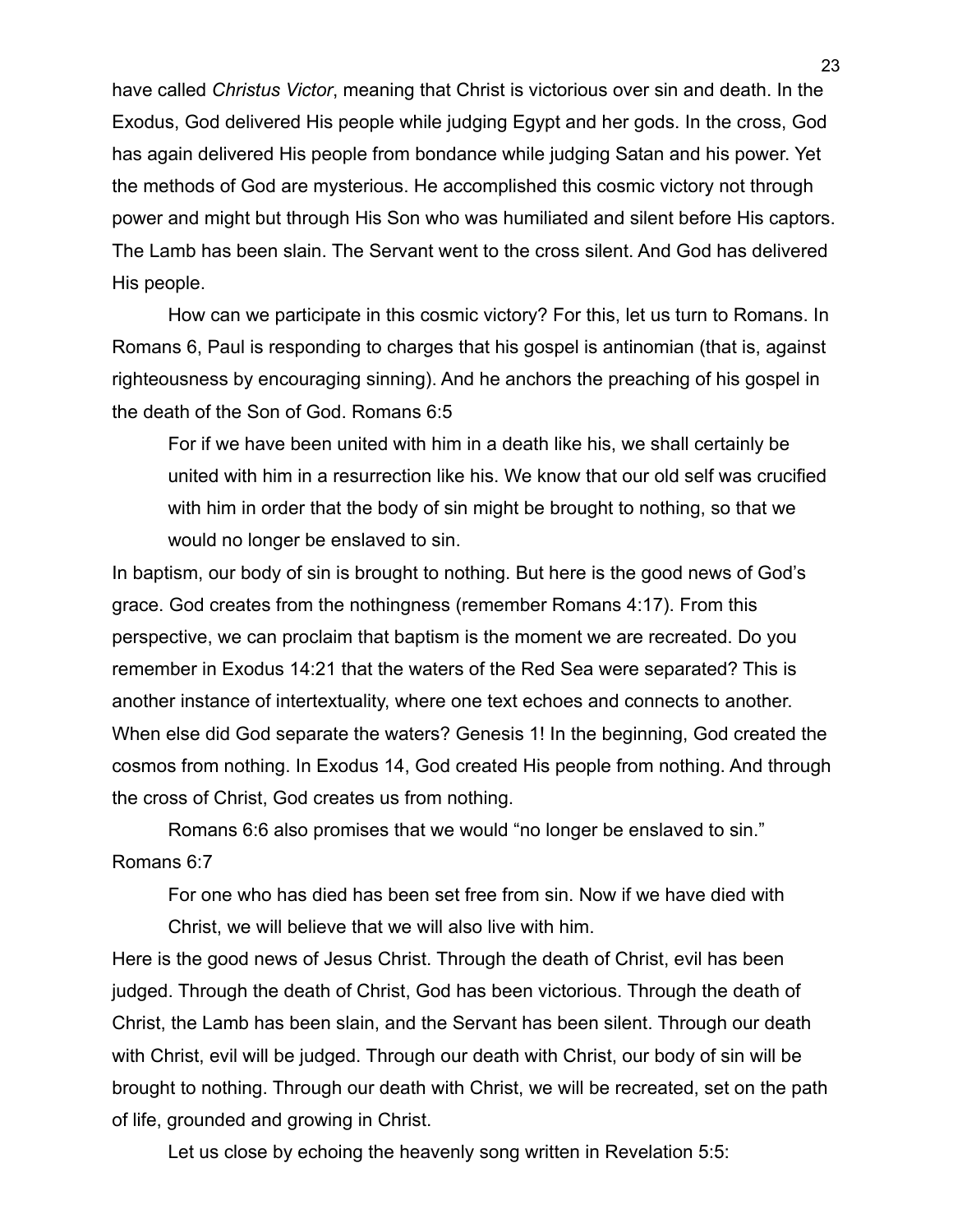Worthy are you to take the scroll, and to open its seals; for you were slain, and by your blood you ransomed people from God from every tribe and language and people and nation.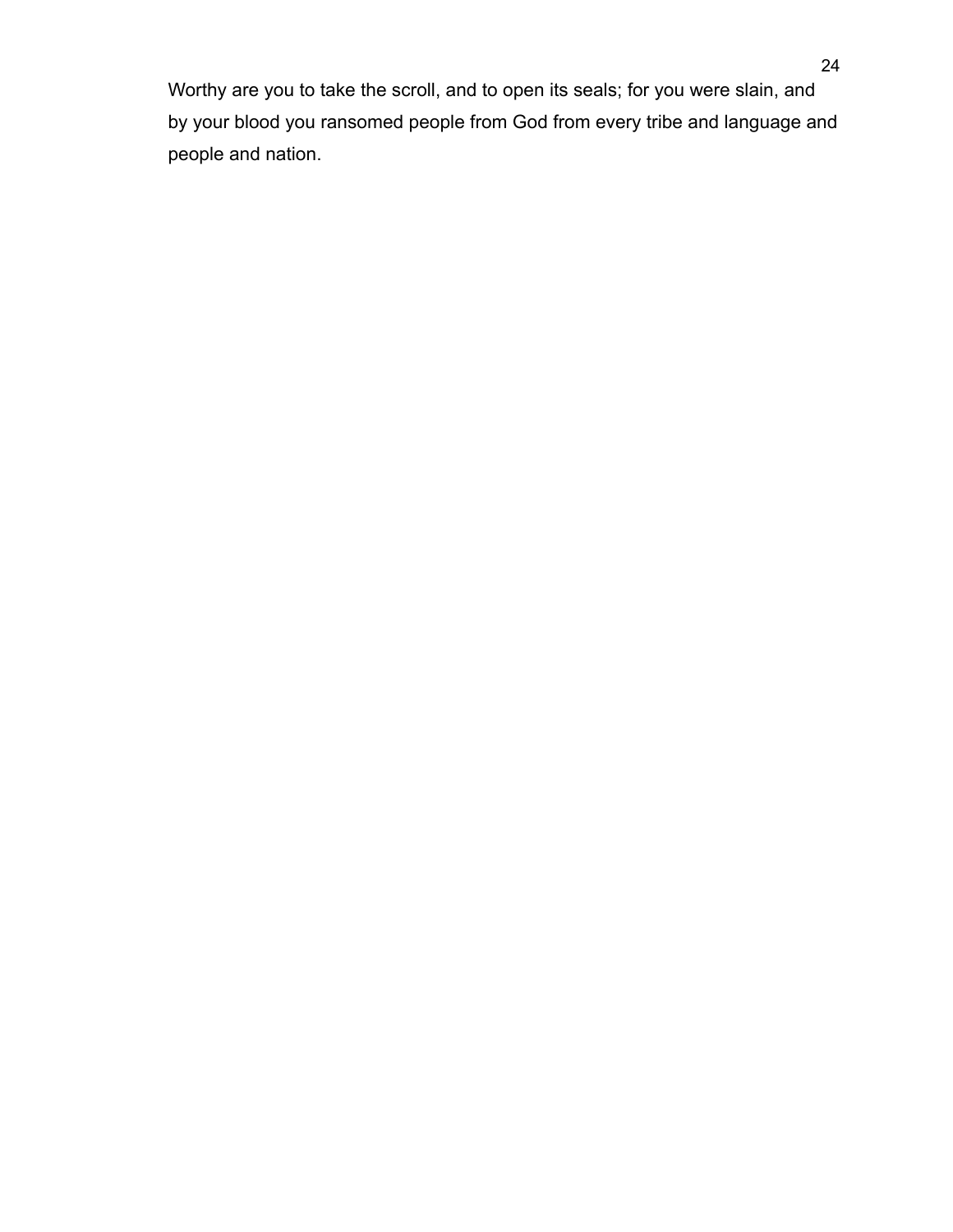#### **THURSDAY**

## *The Consecration of Moses (Ex. 32-34)*

But Moses said to God, "Who am I, that I should go to Pharaoh and bring the children of Israel out of Egypt?"

The LORD said, "But I will be with you."

God's promise to be with Moses has inspired our three studies together this week. And before we proceed today to my final lecture, let me say how much of a blessing this week has been. You all sit with Florida College as a possibility for your future, and I now reminisce on my time at FC as a rich treasure of my past. But as many alumni will tell you, FC continues to have such a positive impact on my life. I met my wife at FC, and we now have three baby falcons. It has been so good to see friends this week and to make new ones. And I hope that my lecture today or, for you who participated each day, have shared with you a small portion of the grace and knowledge that I have received from the people of FC—the faculty and friends of FC. So let's get back to Moses.

On Tuesday, we considered the call of Moses, learning from the life of this ancient servant that God calls his people out of the nothingness. And our identity rests not on ourselves but on our Creator. Yesterday we considered the cry of Moses, recognizing that much as He did with Moses in Egypt and Israel through the Red Sea, God saves us with His outstretched hand. We must not cry out in fear but listen and respond to the voice of God.

Having traveled through Egypt and the Red Sea, we are going to camp out at Sinai today. When I had the chance to teach this text at camp last year, we were in a covered shelter with a marvelous thunderstorm surrounding us, echoing the thunder and lightning of Sinai. While I can't reproduce that today, here is where I plan to take us. First, we are going to sit under the foot of Sinai, recounting the LORD's giving of His law to Israel. After doing that, we will then ponder together the puzzling, tragic, yet insightful story of the golden calf, then drawing these two strands together in consideration about God's continuing voice and instruction to us today. Let's begin in Exodus 19:1:

> On the third new moon after the people of Israel had gone out of the land of Egypt, on the day they came into the wilderness of Sinai. They set out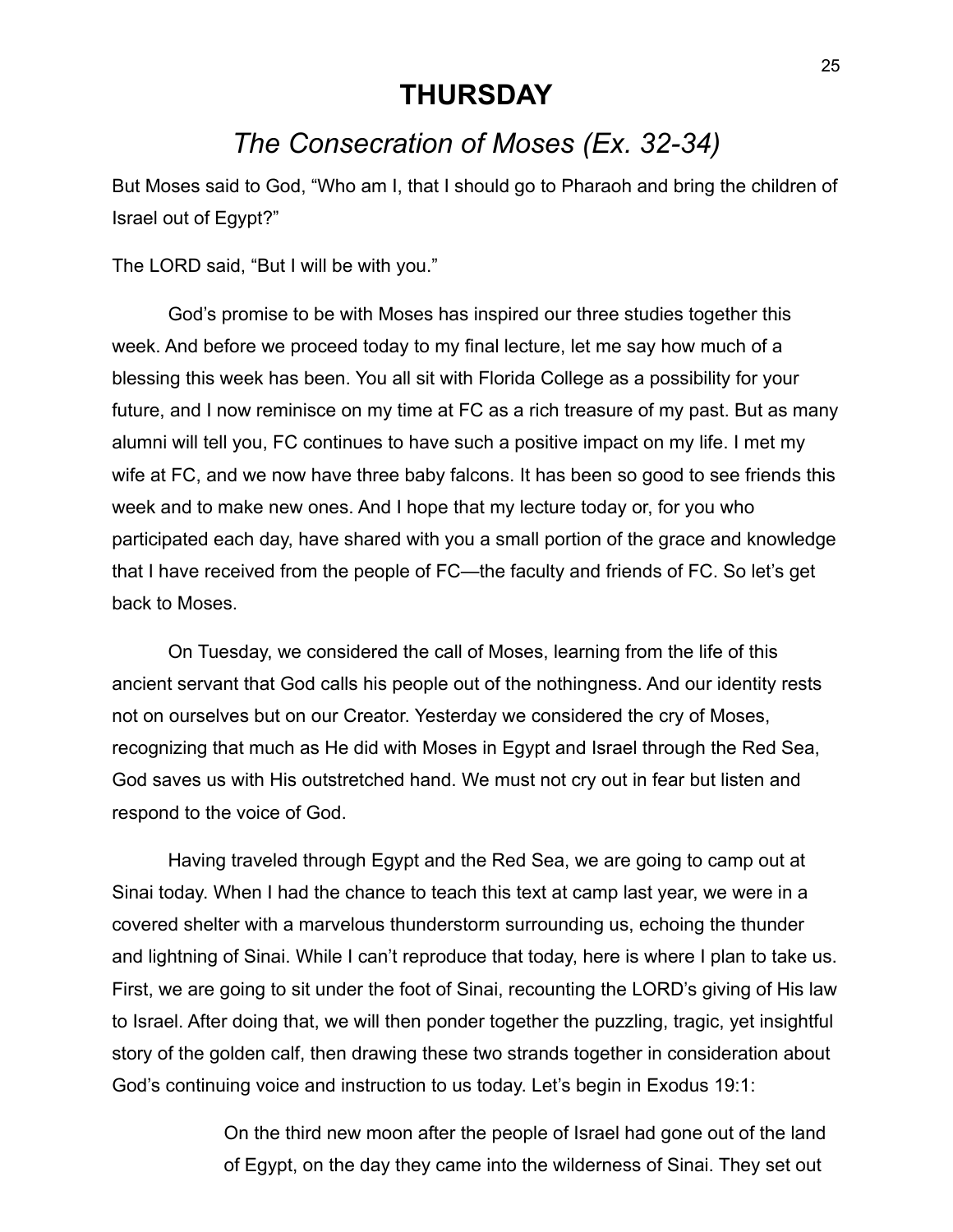from Rephidim and came into the wilderness of Sinai, and they encamped in the wilderness. There Israel encamped before the mountain, while Moses went up to God. The LORD called to him out of the mountain, saying, "Thus you shall say to the house of Jacob, and tell the people of Israel: 'You yourselves have seen what I did to the Egyptians, and how I bore you on eagles' wings and brought you to myself. Now therefore, if you indeed obey my voice and keep my covenant, you shall be my treasured possession among all peoples, for all the earth is mine; and you shall be to me a kingdom of priests and a holy nation. These are the words that you shall speak to the people of Israel." So Moses came and called the elders of the people and set before them all these words that the LORD had commanded him. All the people answered together and said, "All that the LORD has spoken we will do." And Moses reported the words of the people to the LORD. And the LORD said to Moses, "Behold, I am coming to you in a thick cloud, that the people may hear when I speak with you, and may also believe forever."

God has kept His promise. In Exodus 3, the LORD had promised Moses that he would return to Sinai to worship Him, and God has brought Moses back to Him. And again, God calls to Moses from the mountain. Yet this time, Moses has been transformed. Earlier when God called to Moses in Exodus 3, he responded with doubt and fear. Yet having now been transformed by the Word of God, Moses listened, speaking to the elders of Israel the oracles of God. And this time, the fire of God will reach out not only to Moses but to all of the people. In the subsequent verses, Moses prepares the people for the coming of the LORD, consecrating and cleansing them. But then God comes. Verse 16:

On the morning of the third day there were thunders and lightnings and a thick cloud on the mountain and a very loud trumpet blast, so that all the people in the camp trembled. Then Moses brought the people out of the camp to meet God, and they took their stand at the foot of the mountain. Now Mount Sinai was wrapped in smoke because the LORD had descended on it in fire. The smoke of it went up like the smoke of a kiln. And the whole mountain trembled greatly. And as the sound of the trumpet grew louder and louder, Moses spoke, and God answered him in thunder. The LORD came down on Mount Sinai, to the top of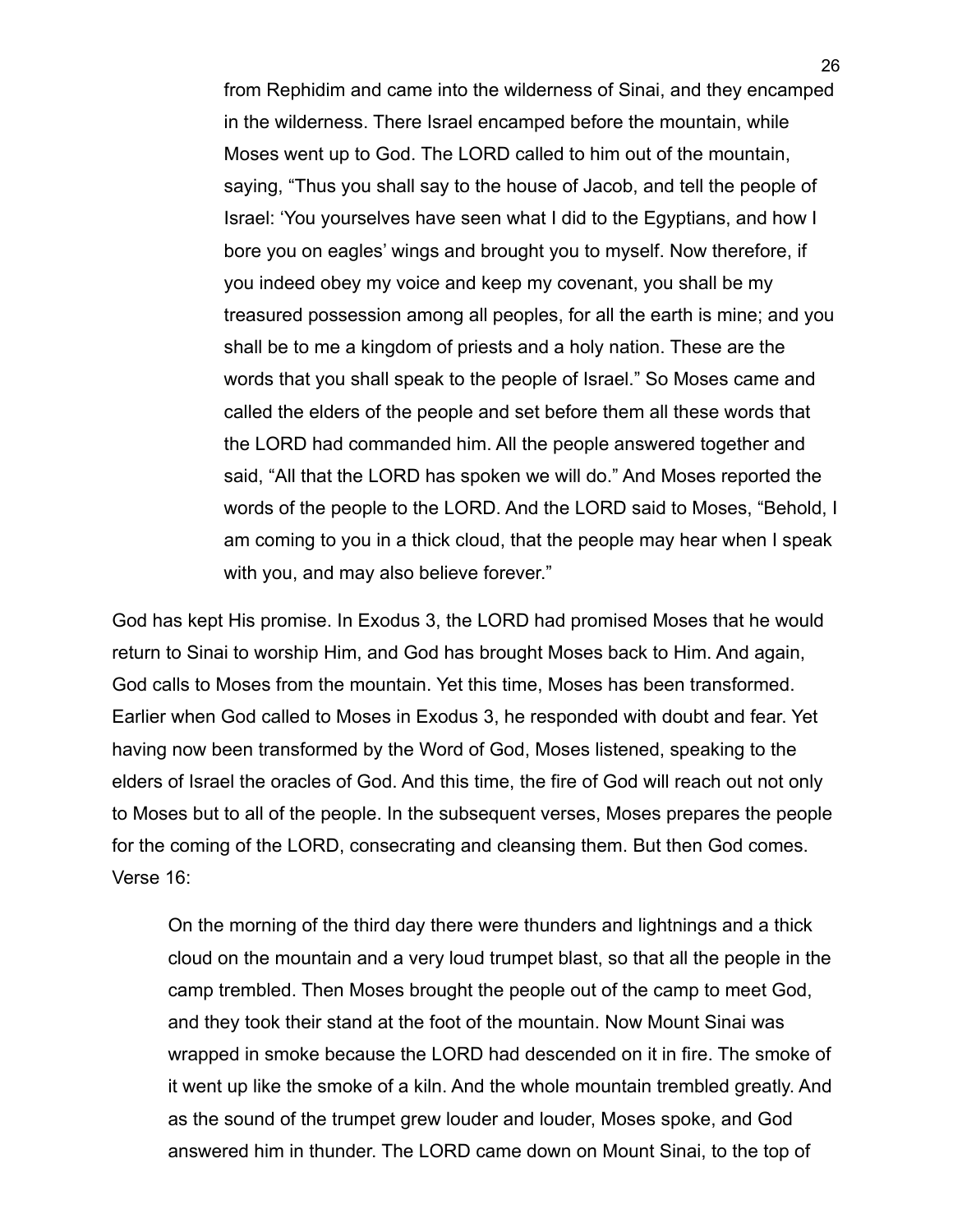the mountain. And the LORD called Moses to the top of the mountain, and Moses went up.

With this awesome theophany, the LORD proceeds to give the ten commandments to His people. Exodus 20:1

And God spoke all these words, saying, "I am the LORD your God, who brought you out of the land of Egypt, out of the house of slavery. You shall have no other gods before me."

If you were my camp students, I would have you memorize these verses, then half of you would avoid me the first two days of the next camp year, out of fear that I ask you to recite them. (You know who you are.) Two observations I would like to draw our attention to. First, let us note Deuteronomy's commentary on this event. Deuteronomy 4:11:

And you came near and stood at the foot of the mountain, while the mountain burned with fire to the heart of heaven, wrapped in darkness, cloud, and gloom. Then the LORD spoke to you out of the midst of the fire. You heard the sound of words, but saw no form; there was only a voice.

Not only does listening distinguish the godly from the ungodly (as we discussed yesterday), but the voice of God distinguishes Yahweh from idols. Idols can be seen, touched, smelt, and even tasted (think the golden calf), but only the LORD can be heard. And it is the voice of Yahweh that separates Him from all other Gods.

Observation two. Since leaving Egypt, God has provided for His people. In Exodus 15 and 17, the LORD provided water. In Exodus 16, the LORD provided bread. By His Spirit (or His Breath), He has provided words of life. And He has even sent the refinement of fire. Water, earth, fire, air. Last Air Bender, anyone? But through His providential care, God is taking care of His people. This is an important conclusion that we must hold firm, and we will return to it toward the end of the lecture.<sup>17</sup>

So having camped out at the foot of Sinai, let me quickly overview the rest of Exodus. In Exodus 20-24, the LORD provides the foundations of His covenant with Israel, arriving at a climax in Exodus 24. As your Old Testament teachers here will tell,

<sup>17</sup> For a positive evaluation of the Torah, see Gentry, Peter, J., & Wellum, Stephen, J. (2015). *God's Kingdom through God's Covenants.* Wheaton, IL: Crossway.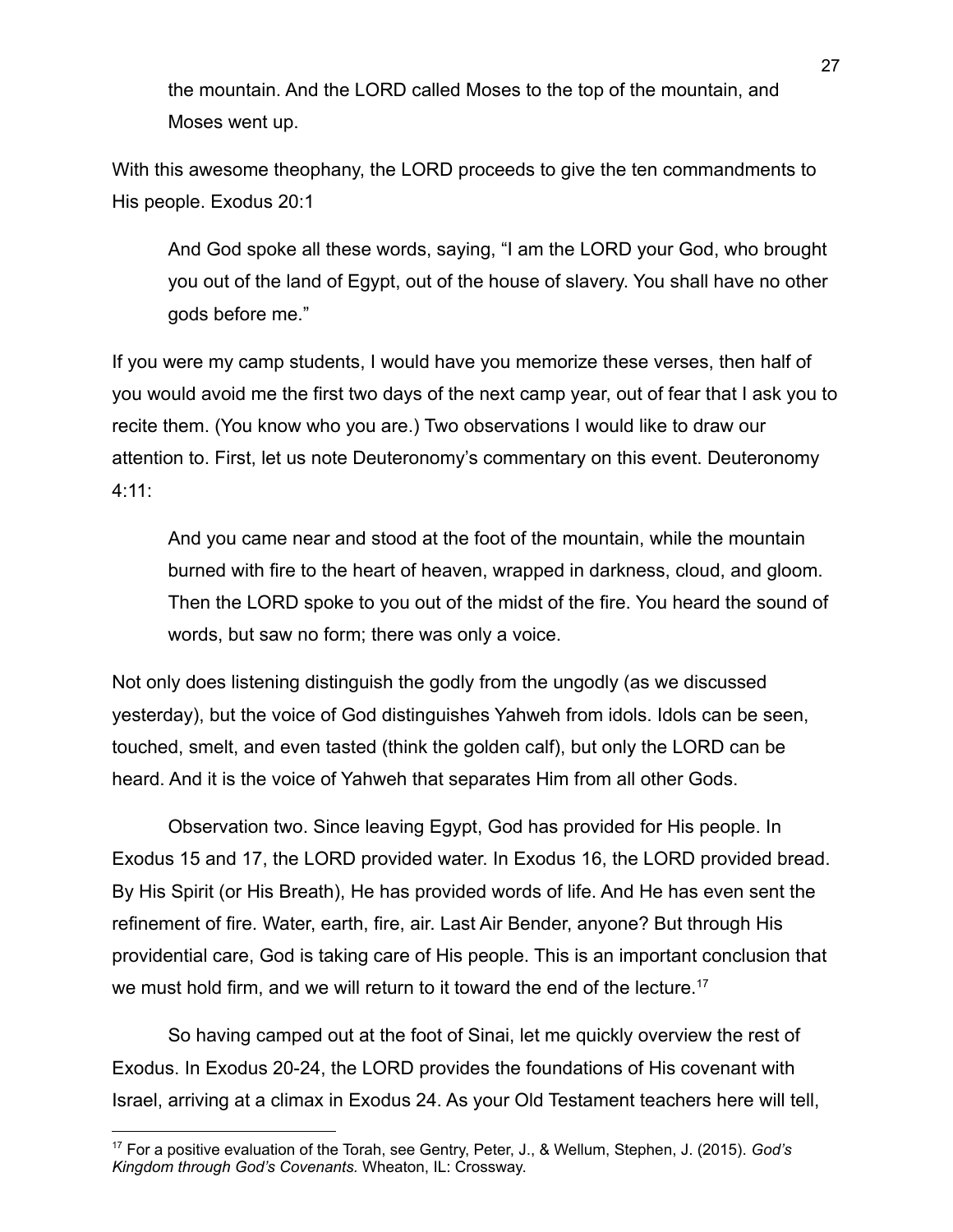this is one of the five critical texts of the Old Testament. And then the rest of Exodus is devoted to the tabernacle. It is written in a chiastic (A, B, A) pattern. Exodus 25-31 tells of the commands to build the tabernacle while Exodus 35-40 tells of the actual construction of the tabernacle. At camp last year, our Big Event was the construction of the tabernacle to a quarter-size replica built by Brad Brewer, and I would love to spend the next few hours telling you not only about this but also the amazing details of the tabernacle in these chapters. But instead, I would like to turn our attention to this middle section in Exodus 32-34.<sup>18</sup>

Moses spent 40 days on the top of Sinai, communing with the LORD. And Israel becomes impatient, uncertain if he will return. So in the first part of Exodus 32, they exhort Aaron to construct a golden calf; Israel is ready to reject the LORD and His servant Moses. Let's pick up our reading in Exodus 32:7

And the LORD said to Moses, "Go down, for your people, whom you brought up out of the land of Egypt, have corrupted themselves. They have turned aside quickly out of the way that I commanded them. They have made for themselves a golden calf and have worshiped it and sacrificed to it and said, 'These are your gods, O Israel, who brought you up out of the land of Egypt!' And the LORD said to Moses, "I have seen this people, and behold, it is a stiff-necked people. Now therefore, let me alone, that my wrath may burn hot against them and I may consume them, in order that I may make a great nation of you."

To say that God's statement here is confusing is like saying that Florida is a bit warm in August. God seems ready to turn from His promises, casting away His children that He had waited 430 (or so—ask Dr. Hamilton about this for details) years to redeem. Some Bible readers have claimed that this story actually witnesses to the malleability of God—that is, God may change and amend His earlier promises. But that is a scary thought. What if at the second coming of Christ, God turns from His earlier promises, claiming, "No, I don't want to save those Christians anymore." How could we live with news of such a capricious God? Well, let's listen to Moses' response. Exodus 32:11

But Moses implored the LORD his God and said, "O LORD, why does your wrath burn hot against your people, whom you have brought out of the land of Egypt

<sup>&</sup>lt;sup>18</sup> For a concise biblical theology of the tabernacle, see Roberts, Phil (1988). The story of the tabernacle, *Florida College Annual Lectures: Hebrews for Every Man.* Temple Terrace, FL: FC, 65-83.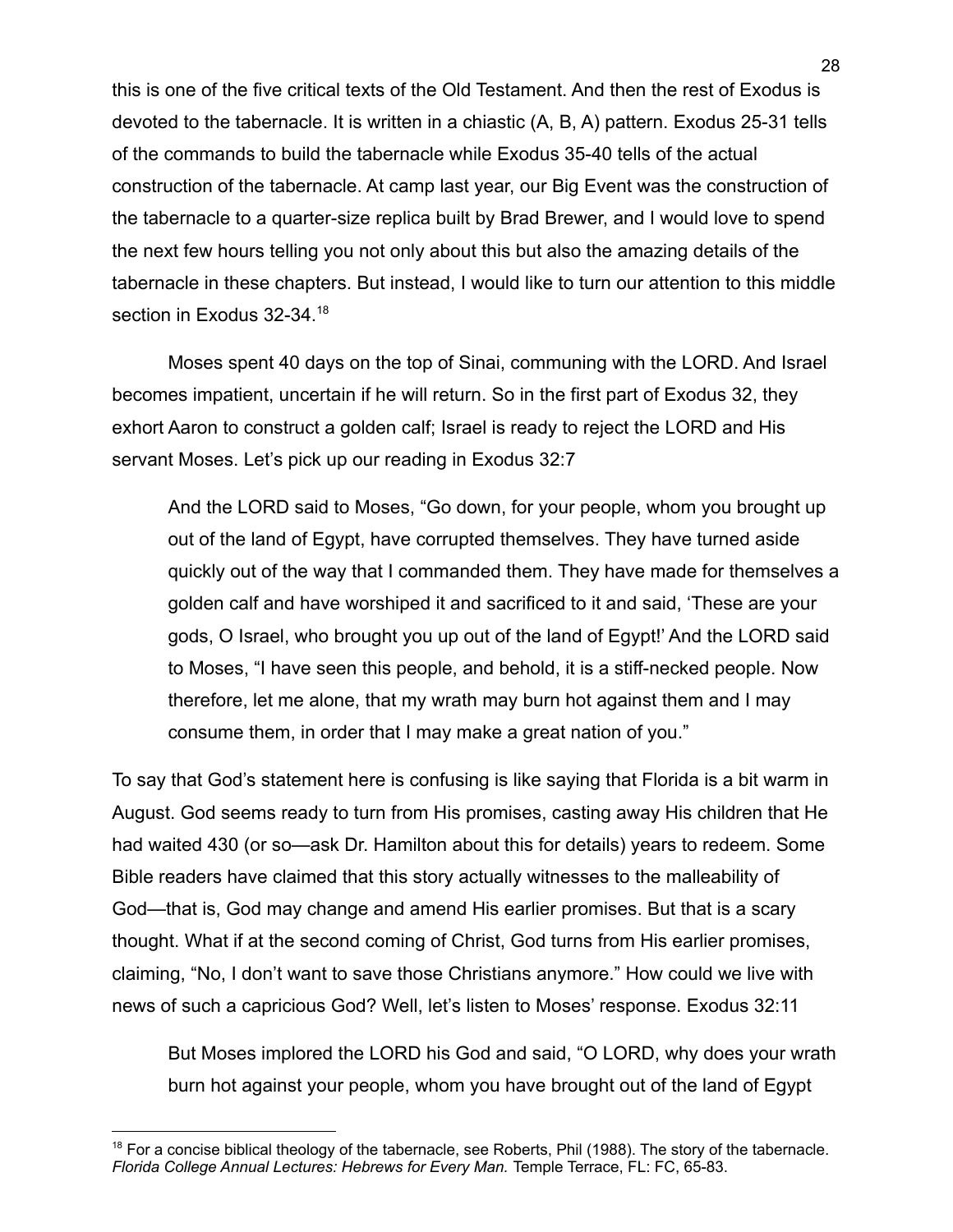with great power and with a mighty hand? Why should the Egyptians say, "With evil intent did he bring them out, to kill them in the mountains and to consume them from the face of the earth"? Turn from your burning anger and relent from this disaster against your people. Remember Abraham, Isaac, and Israel, your servants to whom you swore by your own self, and said to them, 'I will multiply your offspring as the stars of heaven and all this land that I have promised I will give to your offspring, and they shall inherit it forever.'" And the LORD relented from the disaster that he had spoken of bringing on his people.

When read quickly, this text again seems to speak to the change within God. Moses recognizes that God would appear quick to change and faithless to His promises if He were to give up on Israel. Moses even claims in verse 12 that God would seem to have evil intent if He were to consume Israel.

However, I would like to suggest that Exodus 32 is not speaking to a change within God but a change within Moses.<sup>19</sup> A few features of the text lead me to this conclusion. First, when it appears that God will change from His promises, Moses, in verse 13, calls the LORD to "remember Abraham, Isaac, and Israel" and the promises God made to them. If God is quick to change His mind, why would Moses call the LORD to remember His promises made hundreds of years prior? The LORD relents in verse 14 not because Moses brought forth new evidence about Israel's current actions but because Moses called to mind God's everlasting promises. Second, God promised to make "a great nation" of Moses in verse 10. This was the first promise that God made to Abraham in Genesis 12:2. In this echo of the foundational promise of Israel's identity, perhaps the test is not for God but for Moses. In Genesis 22, at a different mountain, Abraham was called to destroy His child of promise, testing his faithfulness to God while demonstrating God's mercy to him. In Exodus 32, at this mountain, God Himself was calling to destruction His child of promise, testing not His faithfulness but the faithfulness of Moses while demonstrating His ongoing mercy to His people. God is faithful. God is just. And God is merciful.

In the subsequent section, Moses descends Sinai, breaking the tablets in anger and destroying the calf. The judgment of God descends on the people. But note Moses' response on the next day. Exodus 32:30:

 $19$  For a more extensive explanation of this text, see Master, J. (2002). Exodus 32 as an argument for traditional theism. *Journal of the Evangelical Theological Society, 45(4),* 585-598.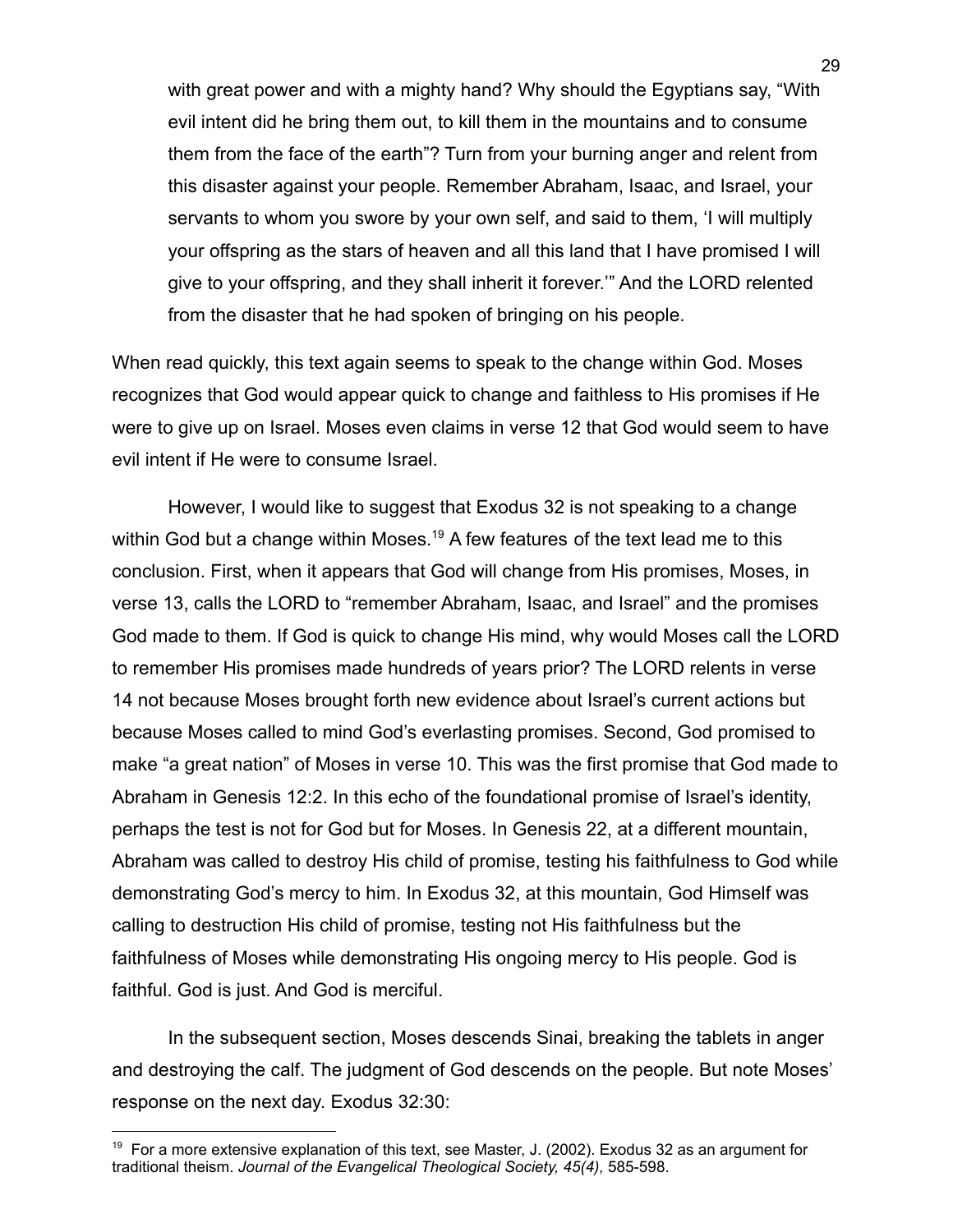The next day Moses said to the people, "You have sinned a great sin. And now I will go up to the LORD; perhaps I can make atonement for your sin."

James 2 states that Abraham's faith was made complete in Genesis 22, and in Exodus 32, the identity of Moses is made complete. In Exodus 3, God called Moses to shepherd His people, yet Moses was faithless to the LORD, responding to God's call not with the readiness of obedience but with fear. However in Exodus 32, Moses demonstrated fully the purpose to which God had called him, not only leading the people from slavery to freedom but now willing to take the judgment for the people's sins upon himself. Does this remind you of Someone else who was willing to take our sins upon Himself? In Exodus 33, Moses receives further blessing for his faithfulness. Verse 7:

Now Moses used to take the tent and pitch it outside the camp, far off from the camp, and he called it the tent of meeting. And everyone who sought the LORD would go out to the tent of meeting, which was outside the camp. Whenever Moses went out to the tent, all the people would rise up, and each would stand at his tent door, and watch Moses until he had gone into the tent. When Moses entered the tent, the pillar of cloud would descend and stand at the entrance of the tent, and the LORD would speak with Moses. And when all the people saw the pillar of cloud standing at the entrance of the tent, all the people would rise up and worship, each at his tent door. Thus, the LORD used to speak to Moses face to face, as a man speaks to his friend.

Moses had obeyed the voice of the LORD, and he communed with the LORD. I am a communication major, and the very heart of communication is communion. Authentic communication is not merely sending information from one person to another but communing with another. And I would like to suggest that we can tie our two narrative threads together through the concept of communion.

In Exodus 20, God came down to His people, and through the Ten Commandments, God revealed Himself to His people. The foundational claim of this covenant was God's words that "I am the LORD your God." And everything that Moses revealed to the people was God's gracious revelation of Himself. God was communicating with the people. In Exodus 32, the people needed to be brought back to God, and Moses reconciled Israel back with God. Through their mediator, Israel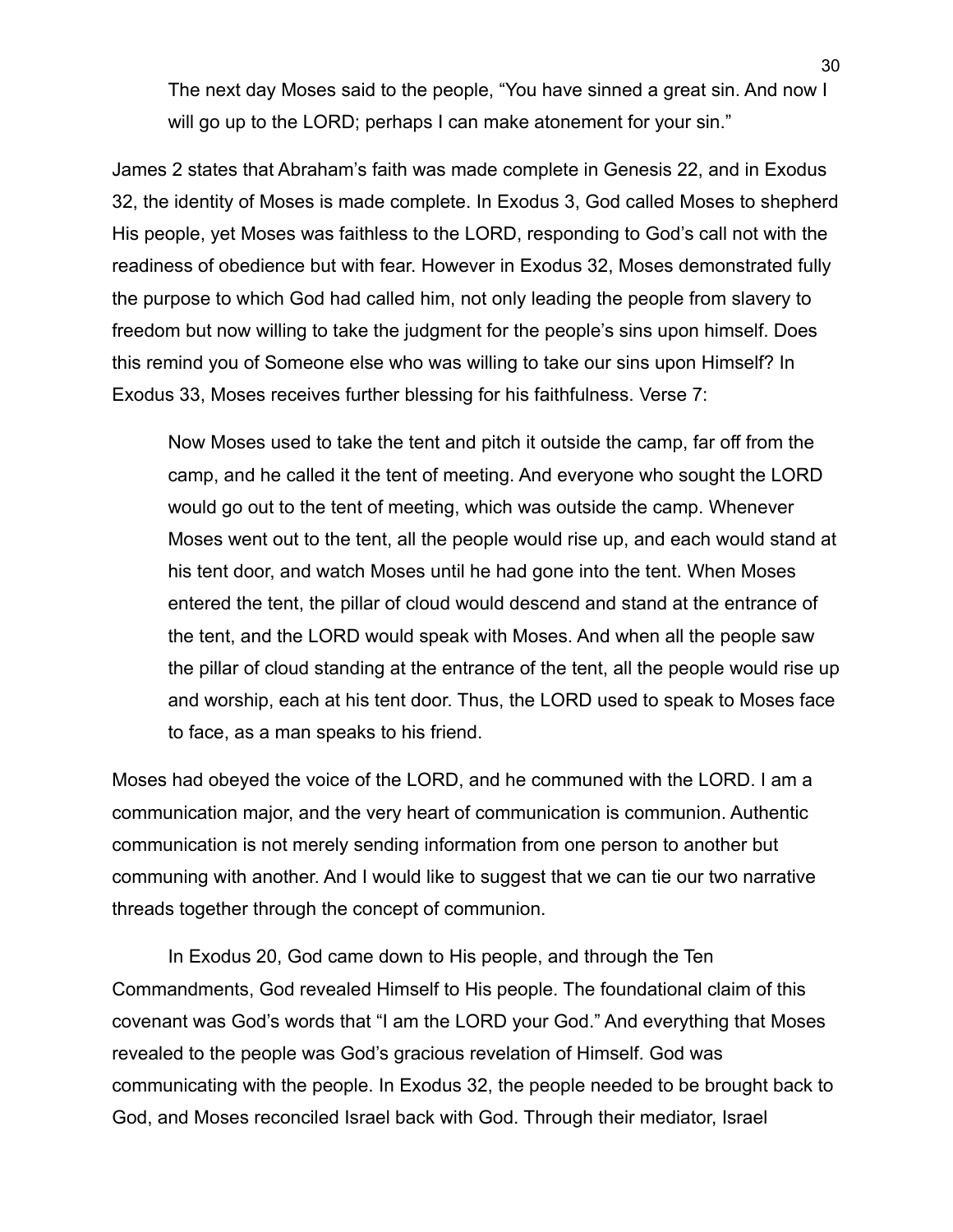communed with God once more. God has come down, that we may be brought back. This is communion.

Moses' mission was not merely to lead Israel out of Egypt but to lead them to fellowship and communion with God. And the life of Moses is but a witness to a greater Mediator who would come. Twentieth-century theologian Karl Barth claimed that Jesus Christ is the "revealing and reconciling word of God to man."<sup>20</sup> And I love the simple profundity of this statement! God has revealed, that we may be reconciled, and commune with our God.

And this was the purpose of the tabernacle. Although every detail of the tabernacle was a witness to God's gracious presence with His people—as the prophet Ezekiel later relishes in—its central purpose was to demonstrate God's communion with His people, Israel. The tabernacle had three sections: the outer courtyard, the holy place, and the most holy place. And in the very center of the holy place was the ark of the covenant, and in the very middle of the ark of the covenant was the ten commandments, a reminder that God was communing with Israel not only during the life of Moses but also throughout subsequent generations.<sup>21</sup>

Taken together, the Torah and the tabernacle were reminders of God's grace to His people. To Israel alone had God revealed His name. To Israel alone had God revealed His oracles. Israel alone, had God released from slavery. Israel alone, God had reconciled to Himself at His holy mount. To Israel alone had God granted the tabernacle, on which His presence would dwell. And all of this is a shadow of the One who would come as both Word and Tabernacle of God—see John's prologue in John 1:1-18.

So as I have tried to do each day, let's ask, how does the life of Moses shape and transform our own lives? We may be separated by 3500 years, but we serve the same God. The same God calls us. The same God guides us. The same God saves us. The same God sanctifies us. And the same God communes with us.

Let me pose a conflict that I think the witness of Moses helps us to resolve. Why should an enlightened, twenty-first century people listen to the life teachings of an

 $21$  For further discussion of the theological significance of the tabernacle, see Beale, G. K., & Kim, Mitchell (2014). *God Dwells Among Us: Expanding Eden to the Ends of the Earth*. Downers Grove, IL: IVP, 51-64. <sup>20</sup> Barth, Karl (1932). *Church Dogmatics* I.1, p. 10. Ed. G.W. Bromiley & T.F. Torrance. T&T Clark.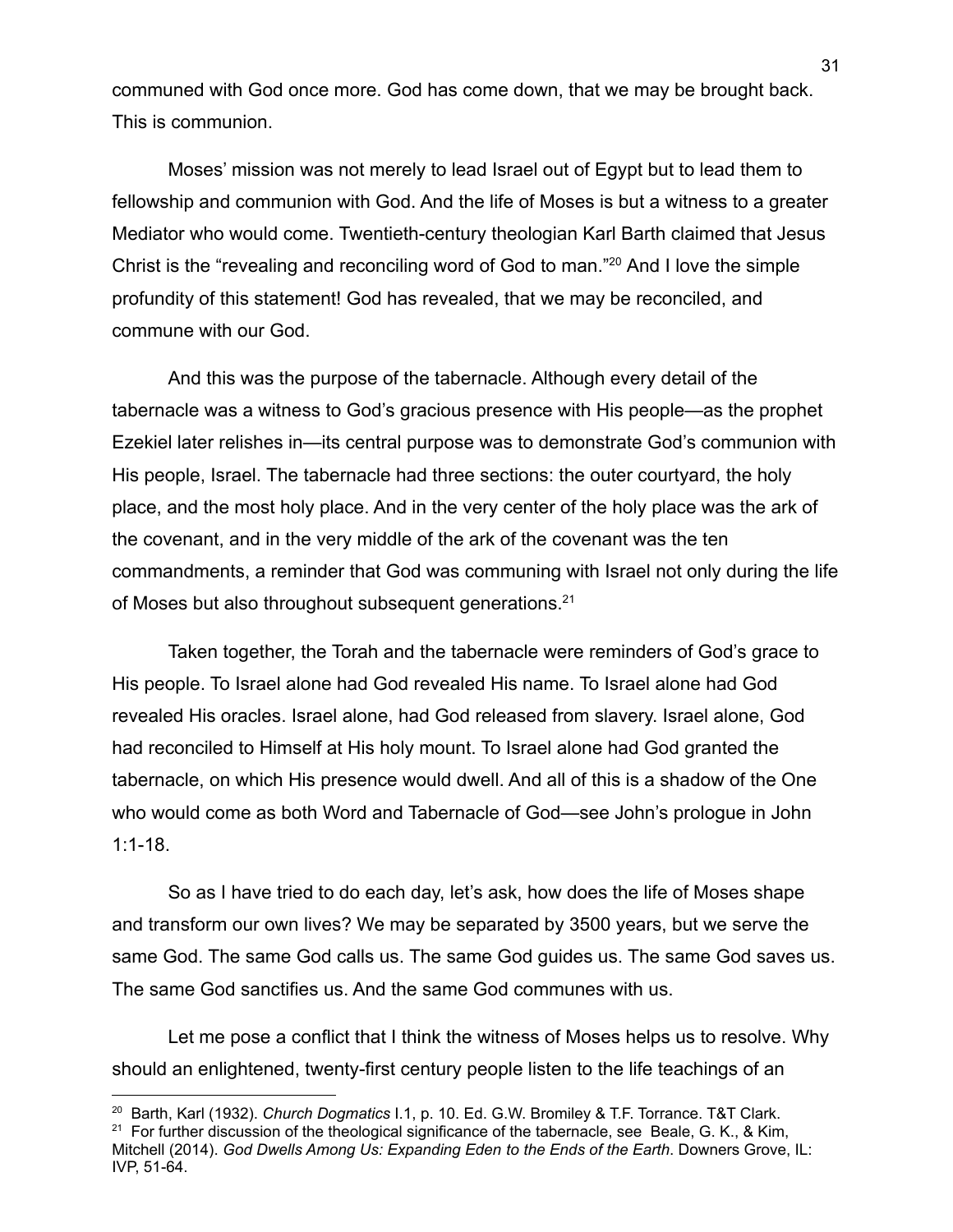ancient, out-of-date book? Haven't social psychology and empirical observation done far more for human flourishing than the teachings of the Bible? Even further, the teachings of the Bible seem not only irrelevant to our cultural moment but restrictive to human potential. Especially as it relates to sexual ethics, doesn't the Bible prohibit lifestyles that if embraced, could lead to human happiness? When we become Christians, do we just put on a straitjacket, exchanging human flourishing for lives of repression?

I am sure that the problem I just expressed is one that either others have asked you about or perhaps one that you yourself have thought. When I was about 18 to 19 years old, I was plagued with all types of doubt about God and His Word. And the problem I just posed was one of the most pressing. Yet I was fortunate to be at Florida College and have wise, gracious professors who helped navigate me through these doubts back to a greater faith in God. So here is how we are going to explore this question together. First, we are going to consider again the purpose of the tabernacle. Second, we will return to the purpose of the Torah. And hopefully along the way, this conflict will be resolved.

When I was a student at FC, I took Dr. Moyer's philosophy of religion course, and in that class, we read Francis Schaeffer's *Escape from Reason,* which has become one of the top five most impactful books on my life.<sup>22</sup> Schaeffer was a twentieth-century apologist who explored cultural fragmentation, which essentially means divides within western culture. We have divided reason from emotion, facts from values, religion from the social sciences, etc. And in the process, reason, science, and empirical observation have at best nullified the need for but more realistically demonized the place of God in this life. And so, we enter a twenty-first century culture that is constantly confused. Science tells us that heaven has nothing to do with earth and that God has nothing to do with humanity. We must discover morality in the same place that we have discovered cures for diseases and sparks of scientific innovation—within humanity on earth. From this perspective, the chief value is autonomy.

Yet what was God's purpose in the tabernacle? To reassure Israel of the promise He had made to Moses first at Sinai: "I will be with you." We have sought independence from God through science and reason, yet God has sought communion with us. We

<sup>22</sup> Schaeffer, F. (1968). *Escape from reason: A penetrating analysis of trends in modern thought.* Downers Grove, IL: IVP.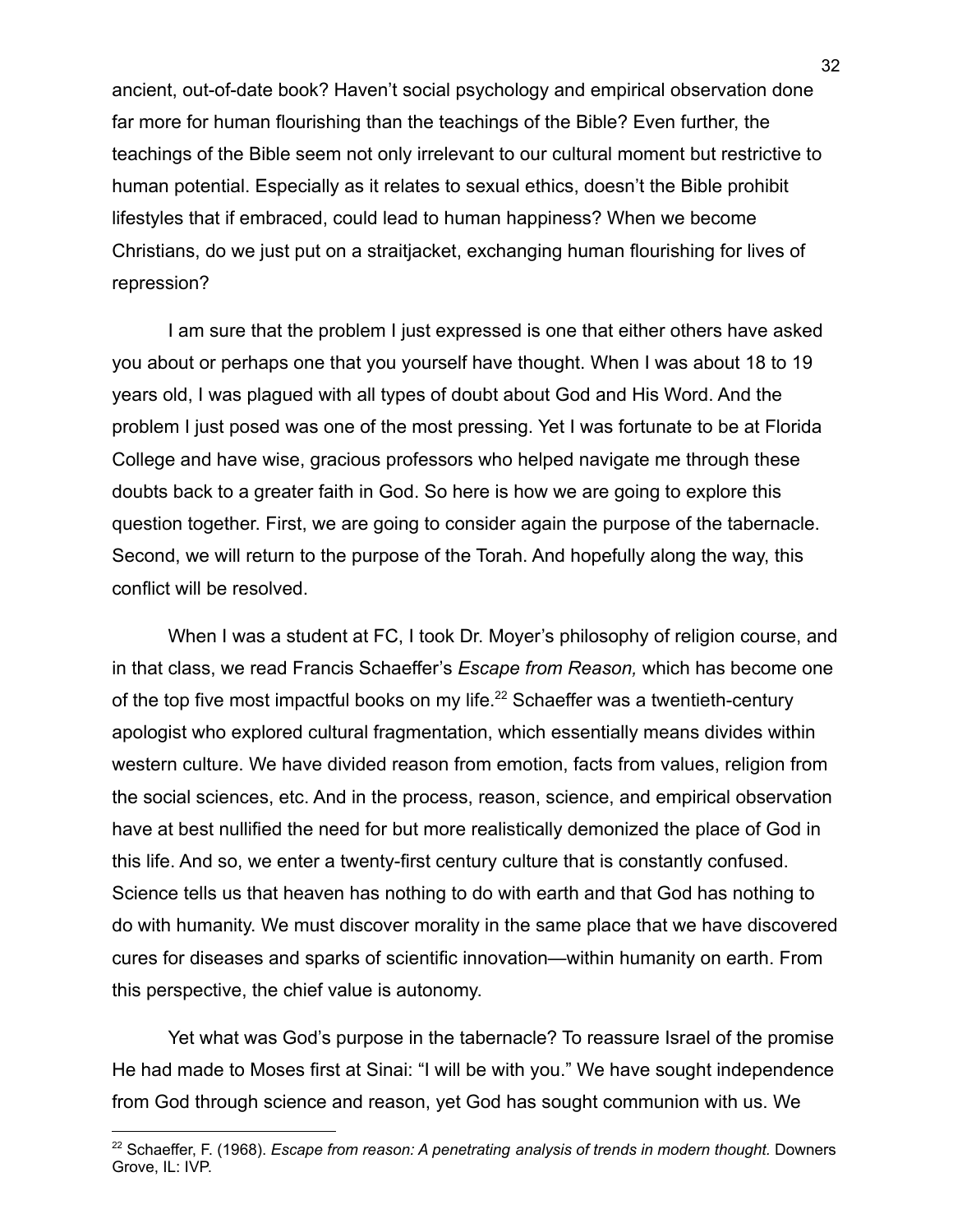have pursued ourselves, but God has pursued us. He dwelt with Israel through a tent, and He dwells with us now by His Son and His Spirit. God desires communion while science prides itself on autonomy.

And in light of this communion, we must hold tabernacle and Torah together. God promised to be with His people, and the tabernacle was the sign of God's faithfulness to this promise. And we know from Exodus 32 that God is faithful. Yet for what purpose was God going to dwell with His people? Deuteronomy 7:20:

When your son asks you in time to come, "What is the meaning of the testimonies and the statutes and the rules that the LORD our God has commanded you?" then you shall say to your son, "We were Pharaoh's slaves in Egypt. And the LORD brought us out of Egypt with a mighty hand. And the LORD showed signs and wonders, great and grievous, against Egypt and against Pharaoh and all his household, before our eyes. And he brought us out from there, that he might bring us in and give us the land that he swore to give to our fathers. And the LORD commanded us to do all these statues, to fear the LORD our God, *for our good always*, that he might preserve us alive, as we are this day.

God promised to commune with His people for their good. And such a promise is difficult for our Enlightened ears to hear. Modernism and science have told us that truth and human progress is found in the world around us, and postmodernism has told us that truth and personal progress is found in the world within me. From either perspective, revelation from above is an unwelcome disruption from a heavenly dictator. We are fine. We are progressing. We are saving ourselves. We have no need for communication from or communion with a Creator because we are doing fine on our own.

But here is the truth of the human predicament. Left to our own selves (to our modern autonomy!), we will end up in bondage, taken captive to the power of sin. When we do what is right in our own eyes, we do not progress but decline. Human wisdom leads not to self-actualization but to selfishness. And this is the power that we need liberation from.<sup>23</sup>

<sup>23</sup> The fragmentation of modernity is explored at length in Wright, N.T. (2019). *History and Eschatology: Jesus and the Promise of Natural Theology.* SPCK.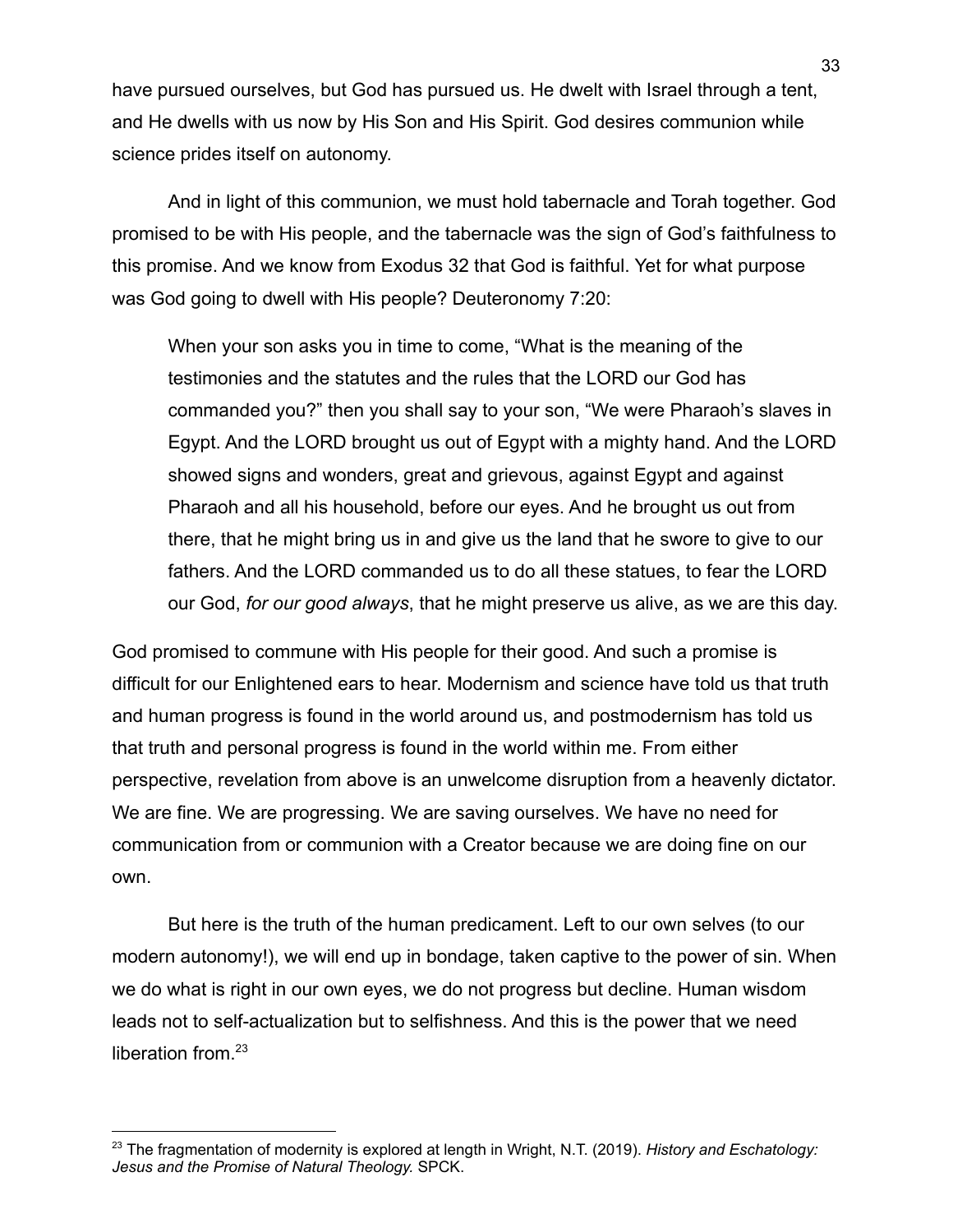So then the Word of God enters not into a world but that is doing fine by itself but like Israel in Egyptian bondage or Moses in Midianite exile, we need redemption—we need communion with our God. For a long time, I thought that the Old Law was a burden, meant to drive Israel to God's grace. But this is a misconception. The Old Law—like everything that God reveals to His people—was for their good and for their healing (see also Deuteronomy 7:12-16). As Old Testament scholar Daniel Block asks, why would God lead His people from one form of bondage to another?<sup>24</sup> Yes, the Torah was meant for Israel's communion with God, and this would lead to their healing and their flourishing.

So how does all of this instruct us to engage either our hearts or the hearts of others with the role of the Bible in our modern lives? Let me bring all of this together with an illustration that Tim Keller offers in his book, *The Reason for God.* A fish is most free in the water.<sup>25</sup> Choose your favorite fish; mine is Nemo. Nemo is most free in the water. Nemo is not free on land. Nemo is not free on the beach. Nemo is not free on a stand in a dentist office. Nemo is most free in the water. A fish is most free when it's in communion with the water.

Before the Word of God calls us, we are dried up and dying. But the Word of God puts us in the water, and there we can flourish. Israel was meant to thrive in the land of Canaan, led by the Torah and the Tabernacle. We are meant to flourish in this life, led by Jesus Christ and His Spirit. Flourishing is not a life without trials, basking in my own success but a life that is sustained and strengthened by God's grace. Rather than welcoming the water, our society has tried to sustain the fish on land—reinforcing the divides that Francis Schaeffer warned us of.

So what do you say the next time a friend asks you why we need the Bible in our enlightened society? Tell them they look like a fish. Fish are friends, not food, after all. Or you can say that true human flourishing is found in communion with God by His Word. The Bible is not a straitjacket meant to keep us from fullness of life but the water in which we thrive. True freedom is not discovered in my independence but in communion with God. Following my wisdom leads to further bondage, but the revelation

 $24$  For an excellent overview of the Mosaic covenant as a life-giving Word from God, see Block, D. I. (2009). Preaching Old Testament Law to New Testament Christians. *HIPHIL Novum, 3(1)*, 1-24..

<sup>25</sup> For the freedom/fish analogy, see Keller, Timothy (2008). *The Reason for God*. New York: Riverhead, 47.